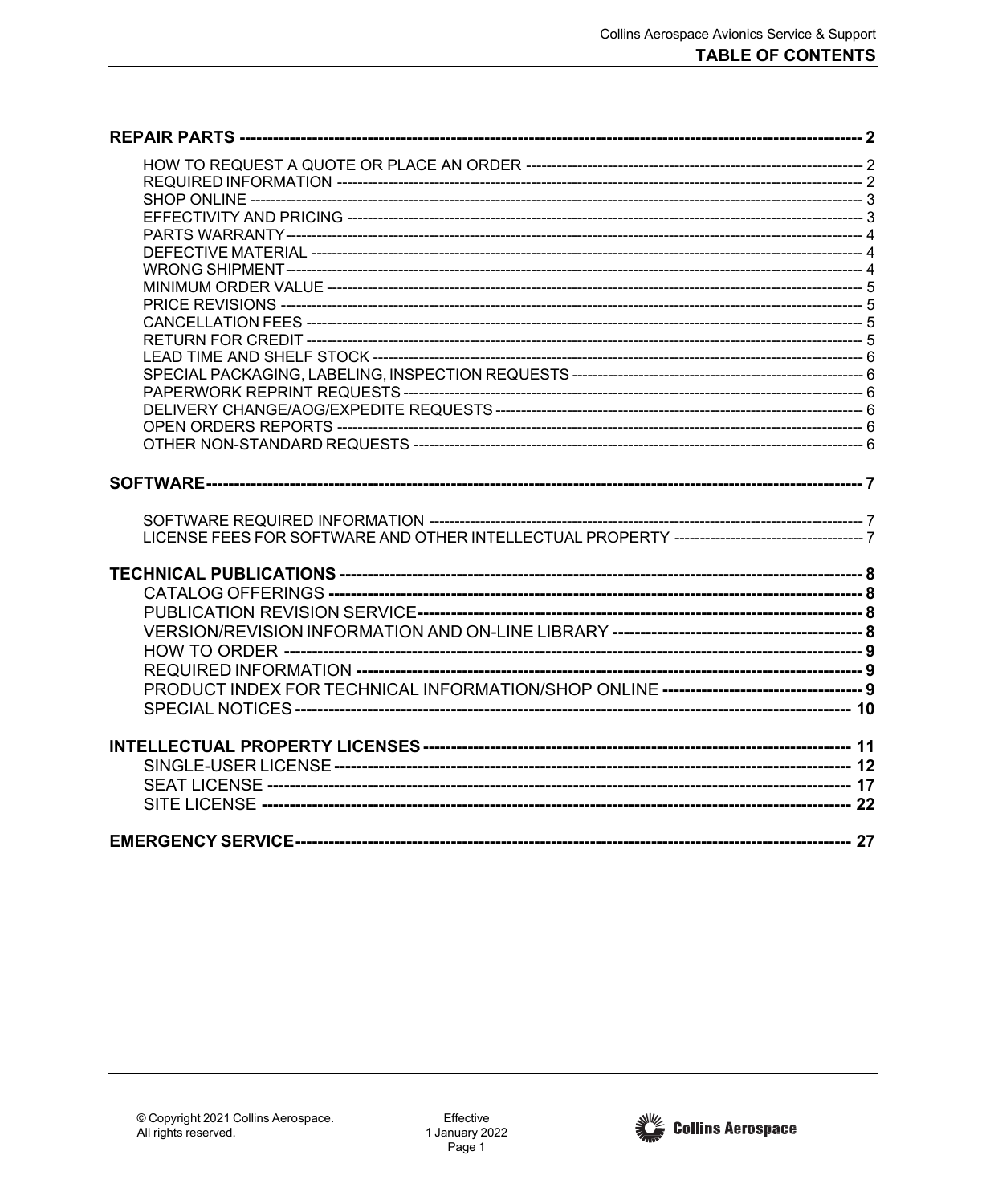Our 24x7x365 Customer Response Center is ready to provide you with industry-leading, responsive support. You can be assured of receiving quality parts, equivalent to those selected for the original equipment, when you order parts from Collins Aerospace.

## <span id="page-1-0"></span>**HOW TO REQUEST A QUOTE OR PLACE AN ORDER**

To provide you with flexible, responsive service we provide both an online shopping venue and a dedicated 24-hour order administration team to receive quotes and orders.

Collins Aerospace Avionics 400 Collins Road NE M/S 133-100 Cedar Rapids, IA, U.S.A.

Telephone: 1.888.265.5467 (Toll-free in the US) or 1.319.295.5467 Email[:response@rockwellcollins.com](mailto:response@rockwellcollins.com) Fax: 1.319.295.4941

SPEC 2000: CIDCRXD Cage Code: 4V792

The online shop can be found at [https://portal.rockwellcollins.com](https://portal.rockwellcollins.com/) If you are not a registered user, click on Register to start the process to gain access to the shop.

## <span id="page-1-1"></span>**REQUIRED INFORMATION**

The following information is needed when ordering parts:

- Contact Information (phone number, address, email)
- Collins Aerospace Part Number
- Part Name
- Quantity
- Government Contract Number or Purchase Order Number
- "Ship To" information
- Method of shipment
- Required on-dock date
- Any unique shipping, packaging, or pricing requests (additional fees may apply)
- End Use / End User

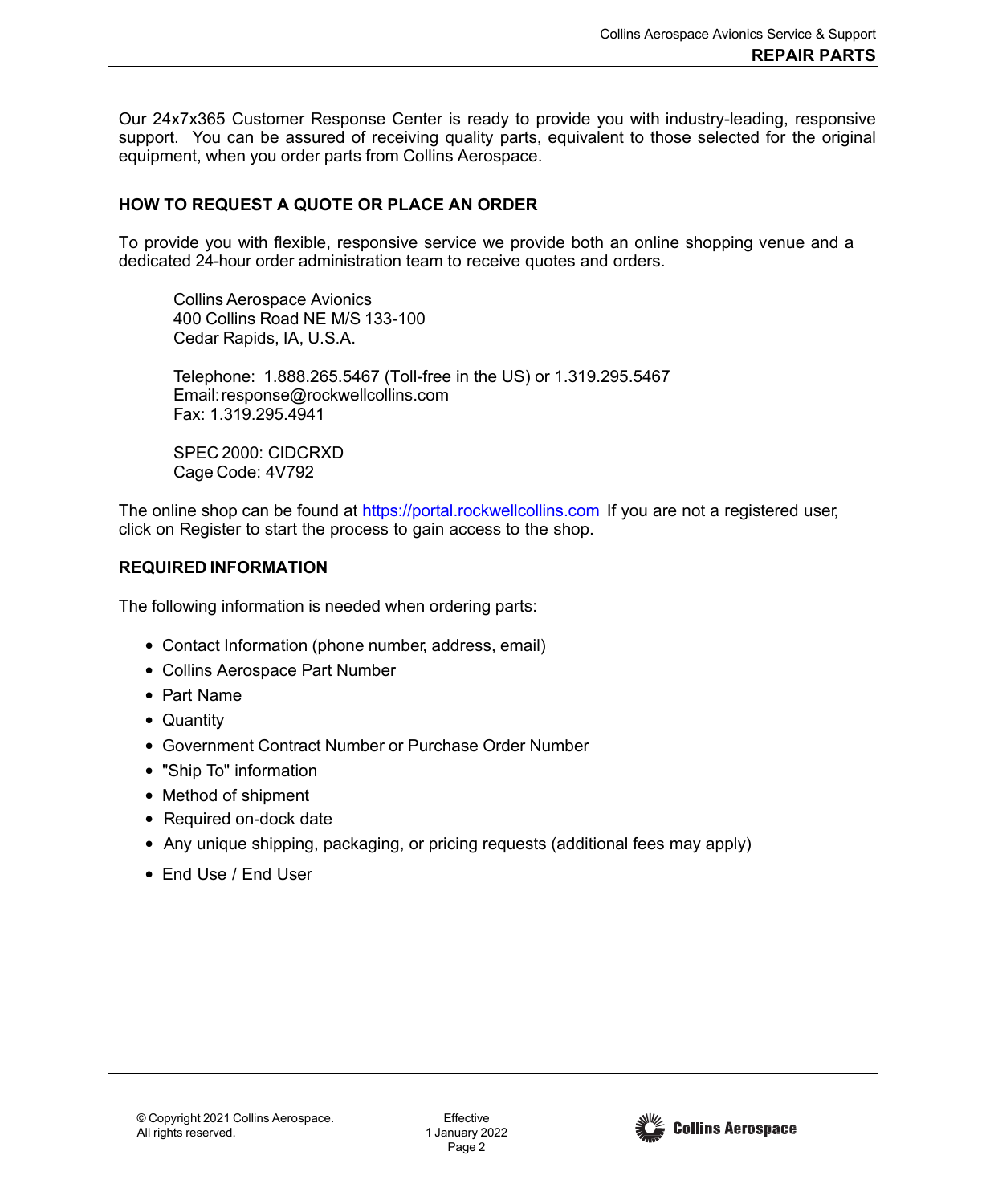## <span id="page-2-0"></span>**SHOP ONLINE**

Our online shop, located at [https://portal.rockwellcollins.com](https://portal.rockwellcollins.com/) allows users to access general information and tools in a public environment with customized information and tools available in a protected setting (once appropriate registration is in place).

This online shop allows you to:

- Place quotes and orders for repair parts
- Obtain pricing information for repair parts, training materials, and selected technical publications.
- Create and save templates to place quotes and orders repeatedly.
- Obtain order and shipping status for any orders placed with Collins Aerospace Avionics

Collins Aerospace Avionics offers a two percent (2%) discount on all repair parts ordered online.

## <span id="page-2-1"></span>**EFFECTIVITY AND PRICING**

Posted 2022 pricing becomes effective January 1, 2022 and is valid through December 31, 2022.

Collins Aerospace reserves the right to update pricing if delivery is requested in future catalog years.

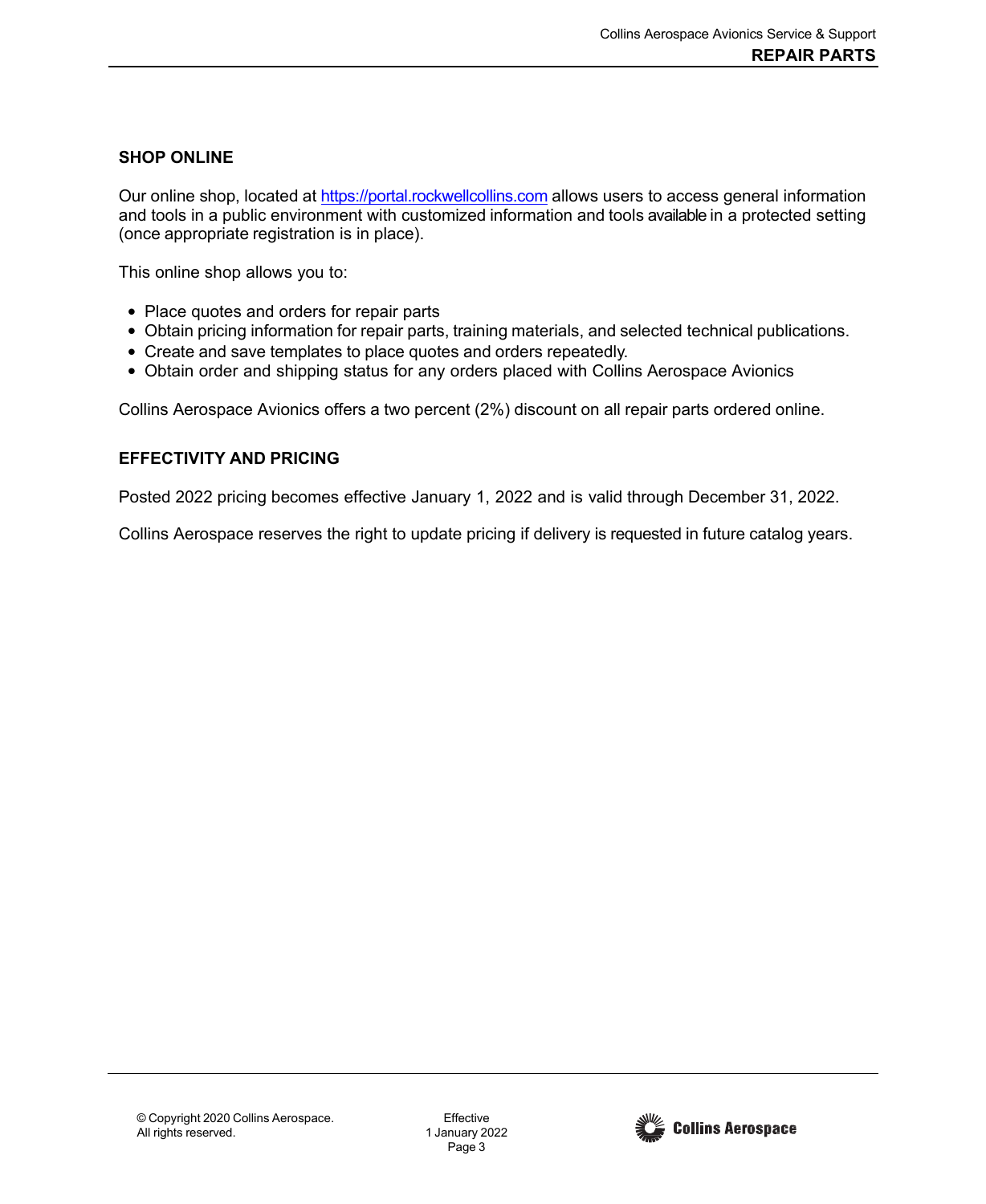### <span id="page-3-0"></span>**PARTS WARRANTY**

Collins Aerospace Avionics agrees to replace without charge any repair part that is defective as to design, workmanship or material, provided that:

- a. Notice of the claimed defect is provided to the Customer Response Center within one (1) year from date of shipment and materials are returned in accordance with Collins Aerospace Avionics instructions.
- b. Equipment, accessories, electron tubes, cathode ray tubes (CRTs) and batteries not manufactured by Collins Aerospace Avionics, or from Collins Aerospace Avionics designees, are subject to only such adjustments as Collins Aerospace Avionics may obtain from the supplier thereof.
- c. Failure of the equipment to operate in a normal and proper manner due to exposure to any environmental condition in excess of those published in the equipment specification shall not be deemed a defect within the meaning of this clause.

This warranty is void if the material is altered or repaired or a repair is attempted by anyone other than a Collins Aerospace Avionics authorized repair facility without the prior permission of Collins Aerospace Avionics. No other warranties, expressed or implied, shall be applicable to any material sold hereunder, and the foregoing shall constitute the Buyers*'* sole right and remedy under the agreements contained in this paragraph. In no event shall Collins Aerospace Avionics have any liability for consequential or incidental damages, or for loss, damage, or expense directly or indirectly arising from the use of the products, or any inability to use them either separately or in combination with other equipment or materials, or from any other cause.

#### <span id="page-3-1"></span>**DEFECTIVE MATERIAL**

Authorization is required from the Customer Response Center before materials will be accepted for return.

The following information is required before defective material can be assessed for return under terms of the guarantee.

- Customer Information (phone number, address, email)
- Part Number
- Part Name
- Quantity
- RMA (Return Material Authorization)
- Sales Order, Purchase Order and/or Delivery/Pack list Number
- Detailed description of defect

### <span id="page-3-2"></span>**WRONG SHIPMENT**

Any discrepancy between material ordered and material received must be reported to Collins Aerospace Avionics within **five working days** after receipt. Wrong parts may be returned at our expense for full credit or replacement.

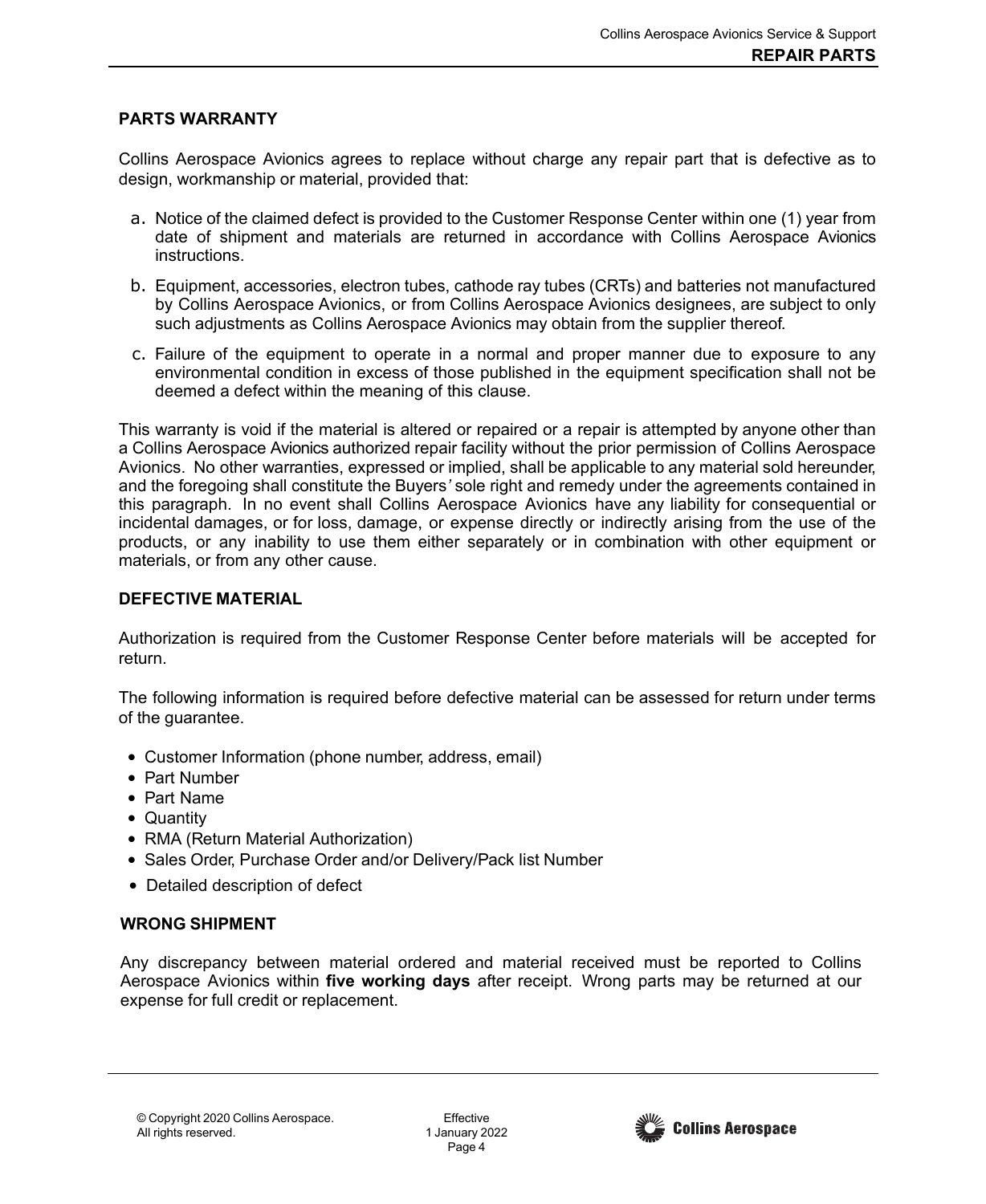### <span id="page-4-0"></span>**MINIMUM ORDER VALUE**

Collins Aerospace Avionics has a minimum order value policy. Minimum order value is exclusive of shipping or freight charges, export fees and applicable taxes. Minimum order values may be enforced in the following scenarios:

| <b>Scenario</b>                                 | <b>Minimum Order Accepted</b> |
|-------------------------------------------------|-------------------------------|
| 8130–3 FAA Airworthiness Approval Tag requested | \$100                         |
| Cash in Advance payment terms apply             | \$100                         |
| Special Packaging requested                     | \$100                         |
| DD250 required                                  | \$100                         |
| Prepaid Freight requested                       | \$100                         |
| Letter of Credit Payment Terms apply            | \$5000                        |

#### <span id="page-4-1"></span>**PRICE REVISIONS**

Collins Aerospace Avionics reserves the right to revise prices on material previously quoted should it be determined, during procurement or production, that extenuating circumstances preclude the material from being offered at the original quoted price. This includes, but is not limited to, minimum quantity buys imposed on Collins Aerospace Avionics and/or additional charges that may be applied due to unforeseen tooling costs.

### <span id="page-4-2"></span>**CANCELLATION FEES**

Cancellation fees, up to 100% of the order value, may apply for orders cancelled more than 10 days after order placement. The cancellation charge for custom buy or build materials will be determined at the time of cancellation, based on the amount of Collins Aerospace investment.

### <span id="page-4-3"></span>**RETURN FOR CREDIT**

Authorization is required from Collins Aerospace Avionics before any materials will be accepted for return. For products to be considered for return, the following conditions must be met in cases where the return is not for defective or wrong material received:

- a. The products must have been shipped from Collins Aerospace Avionics within the **past 30 days**.
- b. The products must be in good, unused condition and must meet Collins Aerospace Avionics acceptance and inspection criteria.
- c. Final inspection tags must be included with all subassembly items.

If authorization is granted to return subject parts, full credit, less twenty percent (20%) processing fee will be issued.

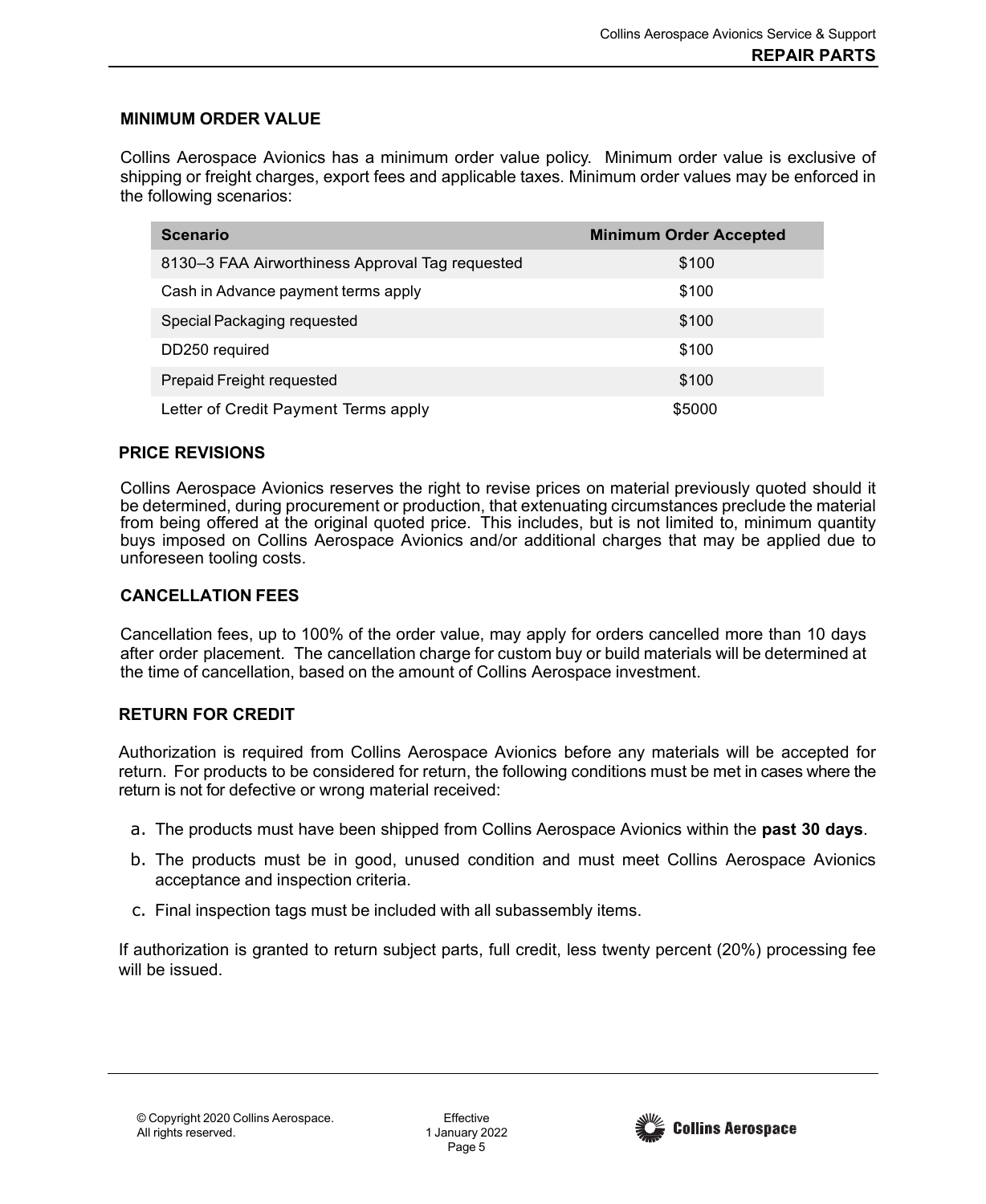## <span id="page-5-0"></span>**LEAD TIME AND SHELF STOCK**

Lead times shown in the catalog, or via any other electronic format, are contingent upon reasonable quantities ordered and stock availability.

## <span id="page-5-1"></span>**SPECIAL PACKAGING, LABELING, INSPECTION REQUESTS**

Additional fees may be incurred to comply with non-standard packaging, labeling or inspection requests. The customer will be advised when such fees will be applied and will have the opportunity to approve the fee or modify the request. If approved, a revised purchase order listing the fee will be required.

## <span id="page-5-2"></span>**PAPERWORK REPRINT REQUESTS**

Collins Aerospace Avionics reserves the right to charge \$100 USD for each reprint of the following documents:

- FAA 8130-3 reprint
- Packing list reprint
- Shipping invoice reprint

A purchase order will be requested at the time of the request.

# <span id="page-5-3"></span>**DELIVERY CHANGE/AOG/EXPEDITE REQUESTS**

Ten percent (10%) of the order value (or \$100 minimum) may be applied to delivery change requests inside of standard or catalog lead-time. The customer will be advised when such fees will be applied and will have the opportunity to approve the fee or cancel the request. This fee will be added to the customer's purchase order as an additional line item. For expedites, this does not guarantee quicker delivery.

## <span id="page-5-4"></span>**OPEN ORDERS REPORTS**

Customers may be charged for the creation of, or response to, open orders reporting. Customers will be advised when fees will be applied and will have the opportunity to approve the fee or cancel the report request. A purchase order will be required at the time of the request. Order Status reports can also be obtained from our online shop. The online shop will provide a listing of all open orders, no matter how the orders were placed with Collins Aerospace Avionics.

## <span id="page-5-5"></span>**OTHER NON-STANDARD REQUESTS**

A processing fee may be applied to unique, non-standard requests. The customer will be advised when fees would apply and will have the opportunity to approve the fee or cancel the request.

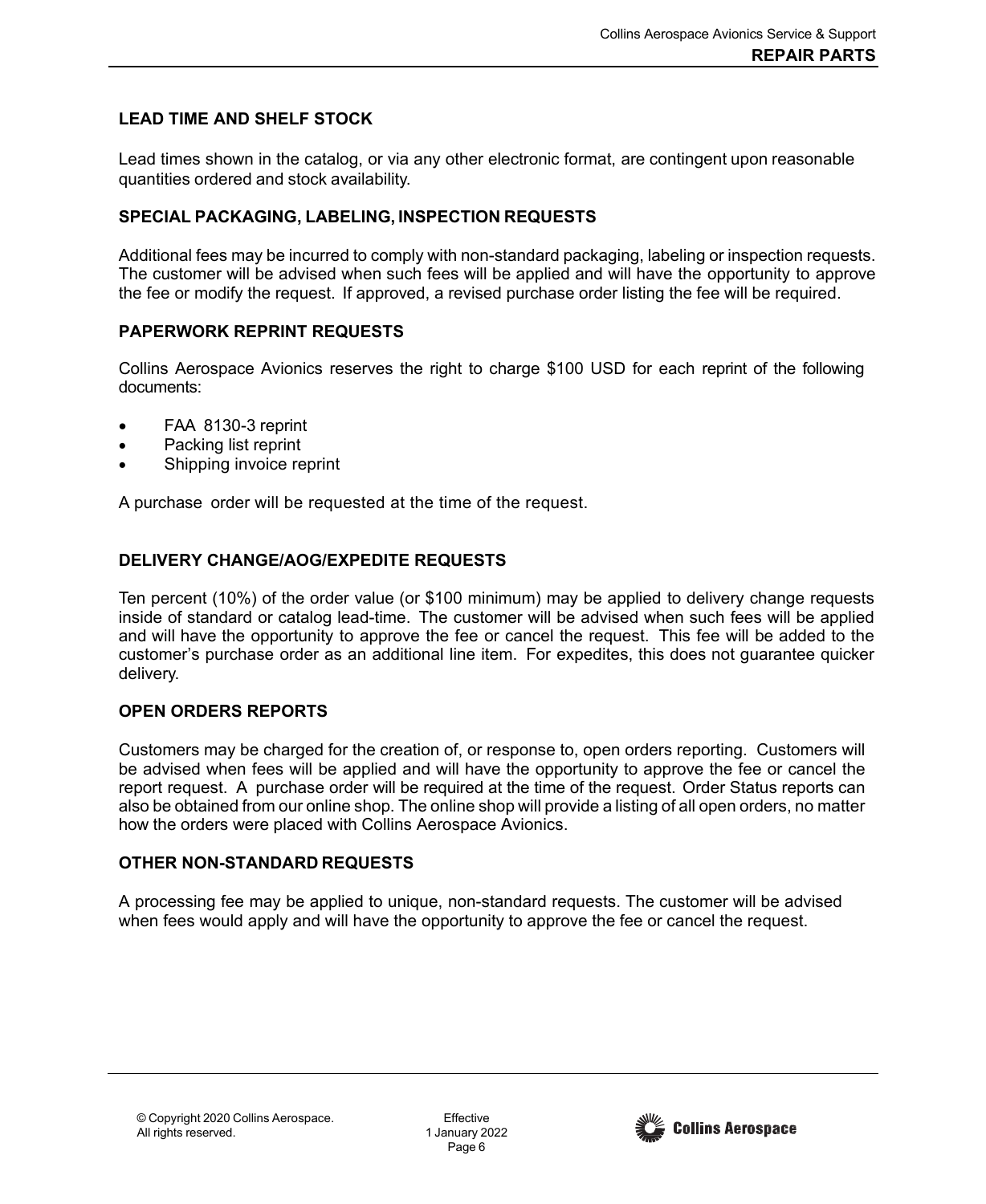Collins Aerospace Avionics offers a dedicated team to process software requests. Telephone: 1.319.295.5000 Press 4 (To order parts, publications, software or CASP)

Email[:software@rockwellcollins.com](mailto:software@rockwellcollins.com)

### <span id="page-6-0"></span>**SOFTWARE REQUIRED INFORMATION**

To prevent delays please provide the required information on your Purchase Order:

- Government Contract number
- Contact information (Phone number, business address, Email)
- Collins Aerospace Avionics Software Part Number
- Aircraft Type, Tail Number, and Serial Number
- Method of Shipment
- Required on-dock date

Questions related to Licensing that need to be answered on the Purchase Order:

- What Collins Aerospace Avionics Service Bulletin (SB) or Component Maintenance Manual (CMM) reference applies?
- What is the top level part number and serial number(s) of the units into which the SW will be installed?
- Who is the End Use/End User full name and street address?
- Who is installing Software? Who will be maintaining the Software after installation?
- What is the purpose of the Software being requested?

A processing fee may be applied to free of charge software requests to cover costs associated with disk creation and handling.

Expedite and AOG fees may apply.

Return policy for Software is 20% restocking fee on packages that are unopened and returned within 90 days. Unopened packages returned after 90 days will be subject to 50% restocking fee.

Return policy excludes opened packages.

### <span id="page-6-1"></span>**LICENSE FEES FOR SOFTWARE AND OTHER INTELLECTUAL PROPERTY**

Collins Aerospace Avionics prices our license fees for software and intellectual property in a manner consistent with established industry practices. Pricing is aligned with usage, number of aircraft, test stations or Line Replacement Units. A specific license is required for each transaction. Our policies are developed and implemented to protect our customers and Collins Aerospace Avionics' intellectual property.

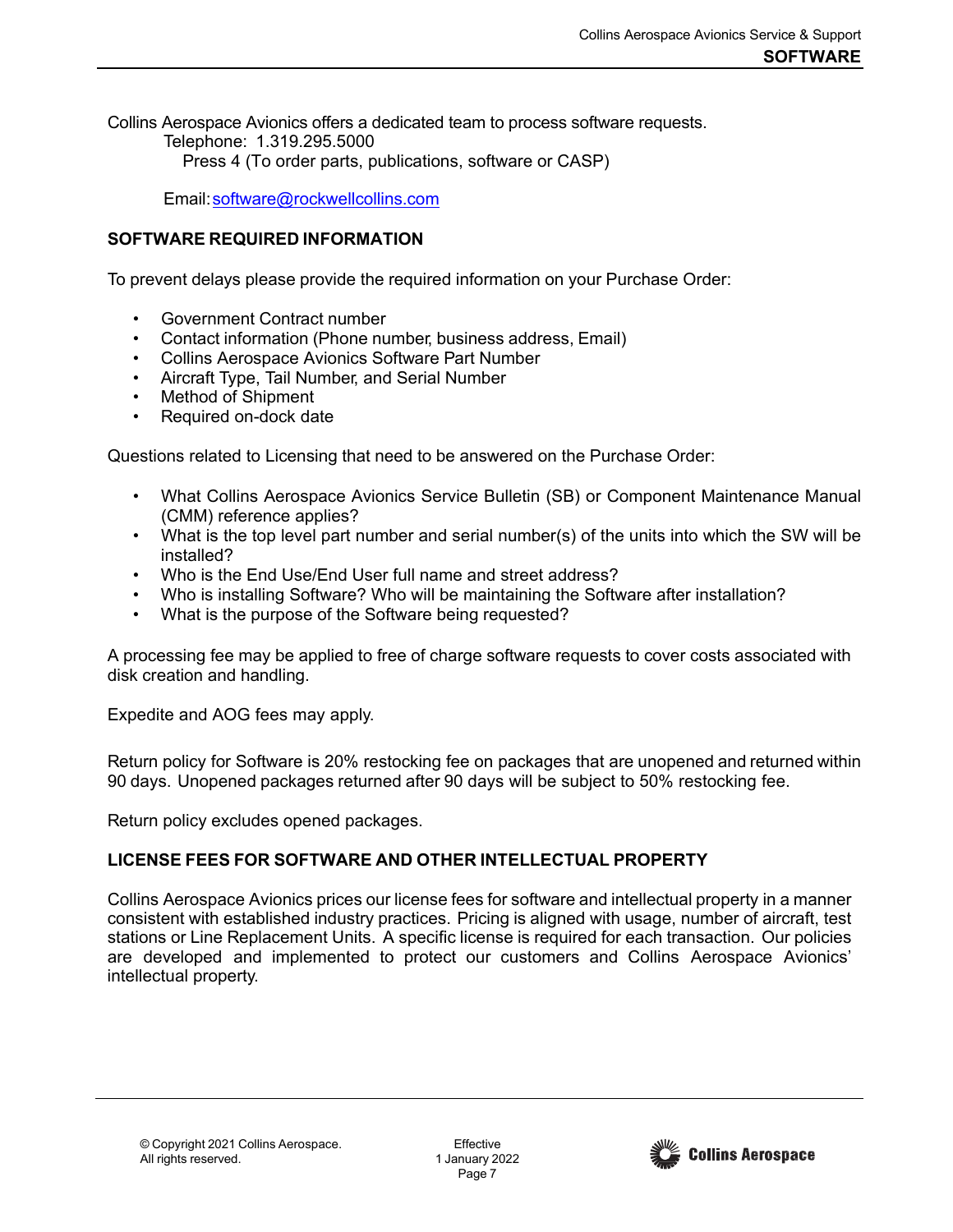Collins Aerospace offers numerous options to our technical publications' customers. Many manuals are available to download from our customer portal. Copies can also be purchased in CD or Paper format. Publications are authored to a variety of commercial and military specifications dependent upon customer requirements. This includes, but is not limited to, ATA, S1000D, MIL-STD-38784, etc. Documents are kept up to date throughout their life cycle using addendums, change pages, revisions, and new editions.

### <span id="page-7-0"></span>**CATALOG OFFERINGS**

Collins Aerospace offers three delivery options:

Downloadable PDF versions are available through the Technical Publications Index and Online Library [https://portal.rockwellcollins.com/web/publications-and-training.](https://portal.rockwellcollins.com/web/publications-and-training)

Many Collins Aerospace customers prefer to receive publications via the Online Library to access the advantages of document portability and real-time digital delivery. However, if you prefer paper and/or CD format, these may be available for a fee.

#### <span id="page-7-1"></span>**PUBLICATION REVISION SERVICE**

Collins Aerospace Revision Service is available for all documentation currently licensed on your account. Revision Service includes five years of all updates. Customers have the choice of receiving paper or CD-ROM versions of those updates for a fee. If your company has licensed online access, the 5 year revision service is included on our Customer Portal.

#### <span id="page-7-2"></span>**VERSION/REVISION INFORMATION AND ON-LINE LIBRARY**

#### **Technical Publications and Training Index**

The Collins Aerospace Technical Publication and Training Index provides the ability to:

- Register as an authorized customer for Technical Publication and Training products
- Locate information on Collins Aerospace Technical Publications
- Locate information on Collins Aerospace Training Solutions
- Locate Training schedule information
- View/Download authorized Technical Publications and Training Course Syllabuses

The index is available via the Technical Publications link at:

<https://portal.rockwellcollins.com/web/publications-and-training>

The index provides revision history information for both technical publications and training products.

As a service to our customers, Collins Aerospace provides web access the index free of charge to entitled customers, or publications may be purchased in the online format for qualifying publications.

Note: Some older publications that are not in a digital format are not included in the web offering at this time.

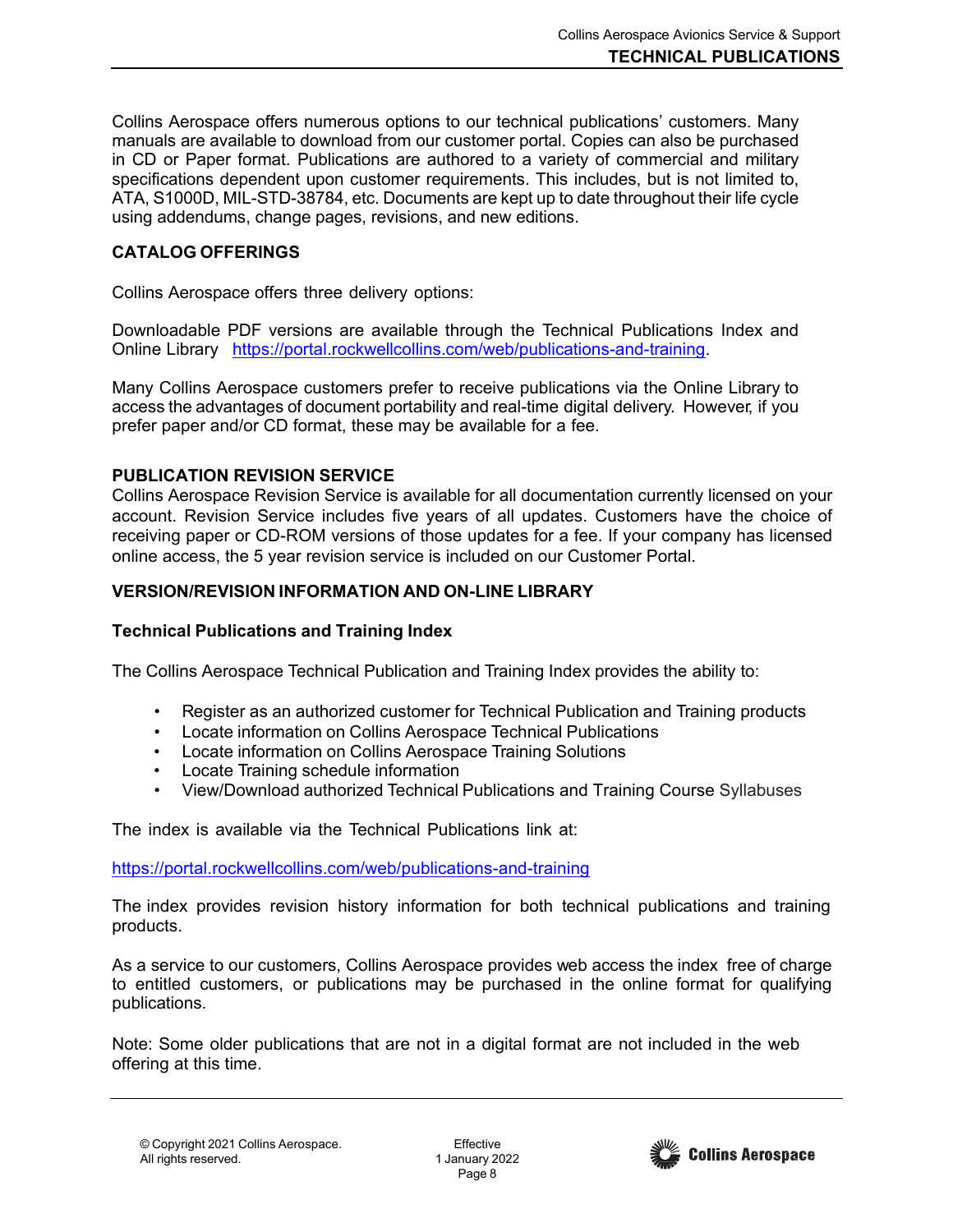## <span id="page-8-0"></span>**HOW TO ORDER**

Customers can order technical publications by phone, email, and via the web.

In the U.S.: 1.888.265.5467 Outside the U.S.: 1.319.295.5467 Email[:Publications@rockwellcollins.com](mailto:Publications@rockwellcollins.com)

## <span id="page-8-1"></span>**REQUIRED INFORMATION**

The following information is needed when ordering technical publications:

- Collins Aerospace part number
- Name or description of document
- Selected media (CD-ROM, Web, or Paper)
- Quantity
- Government contract number or purchase order number, if applicable
- Your name, address and phone number (physical street address required; PO Box cannot be accepted)
- "Ship To" information
- Method of shipment
- End use
- End user

Please note, Collins Aerospace requires users to register with their company personalized emails. (We cannot accept general email boxes or public domains (G-Mail, Yahoo, AOL, etc.)

## <span id="page-8-2"></span>**PRODUCT INDEX FOR TECHNICAL INFORMATION/SHOP ONLINE**

Collins Aerospace provides online ordering of technical information products through the Collins Aerospace online shop as well as a product index which includes a list of all publications by description, part number and price. Benefits to our customers include the ability to place an order anytime, access to information on all manuals found in the catalog and delivery status information at your fingertips.

Shop online at: <https://portal.rockwellcollins.com/web/publications-and-training>

Registration is required.

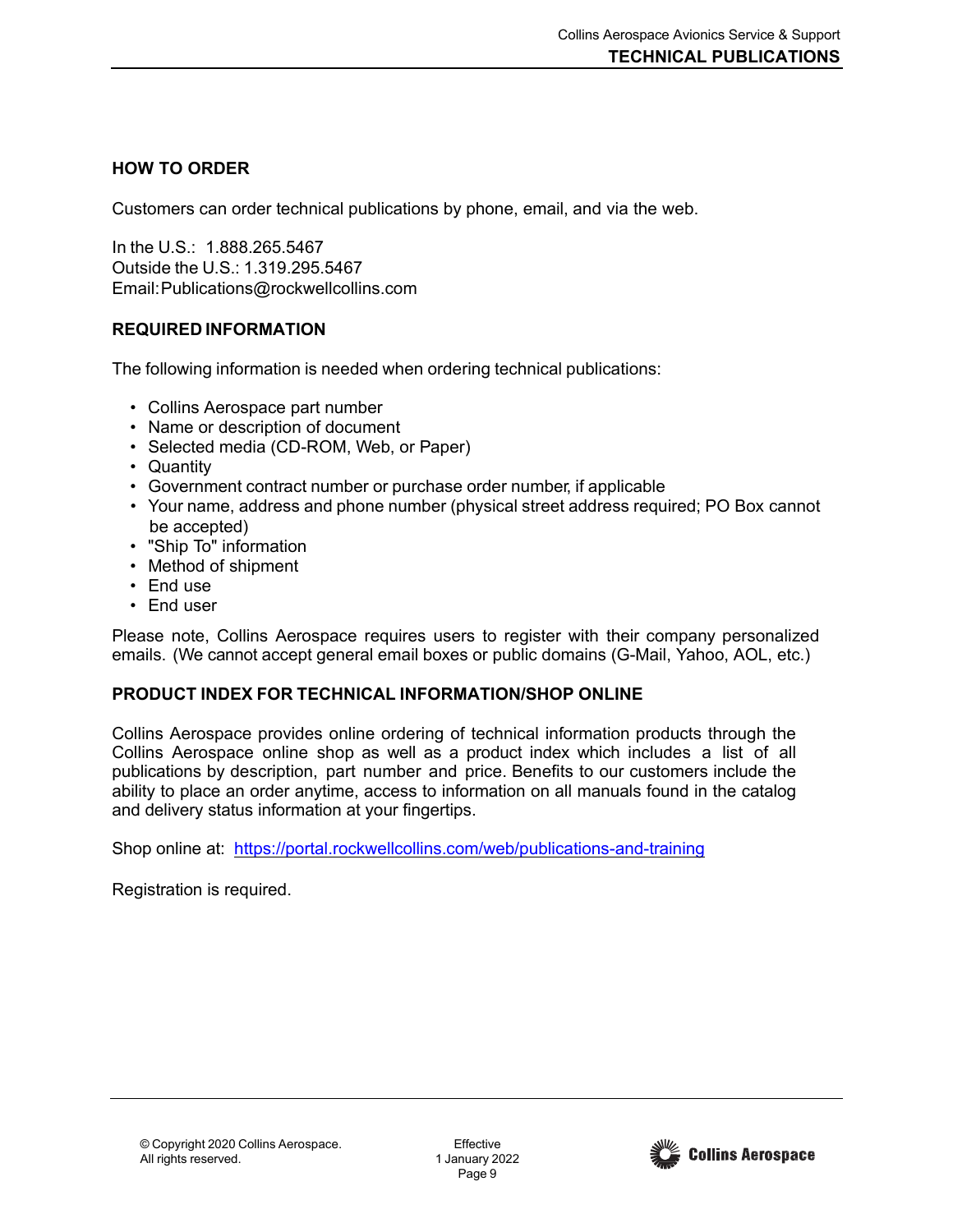### <span id="page-9-0"></span>**SPECIAL NOTICES**

### **RETURN OF PUBLICATIONS**

Collins Aerospace does not accept returns of any printed publications. Collins Aerospace uses a print on demand process and only prints publications as requested. All sales of printed materials are final.

### **COPYRIGHT NOTICE**

All Collins Aerospace publications contain copyrighted material. To obtain permission to copy any manual, contact:

In the U.S.: 1.888.265.5467 Outside the U.S.: 1.319.295.5467 Email[:Publications@rockwellcollins.com](mailto:Publications@rockwellcollins.com)

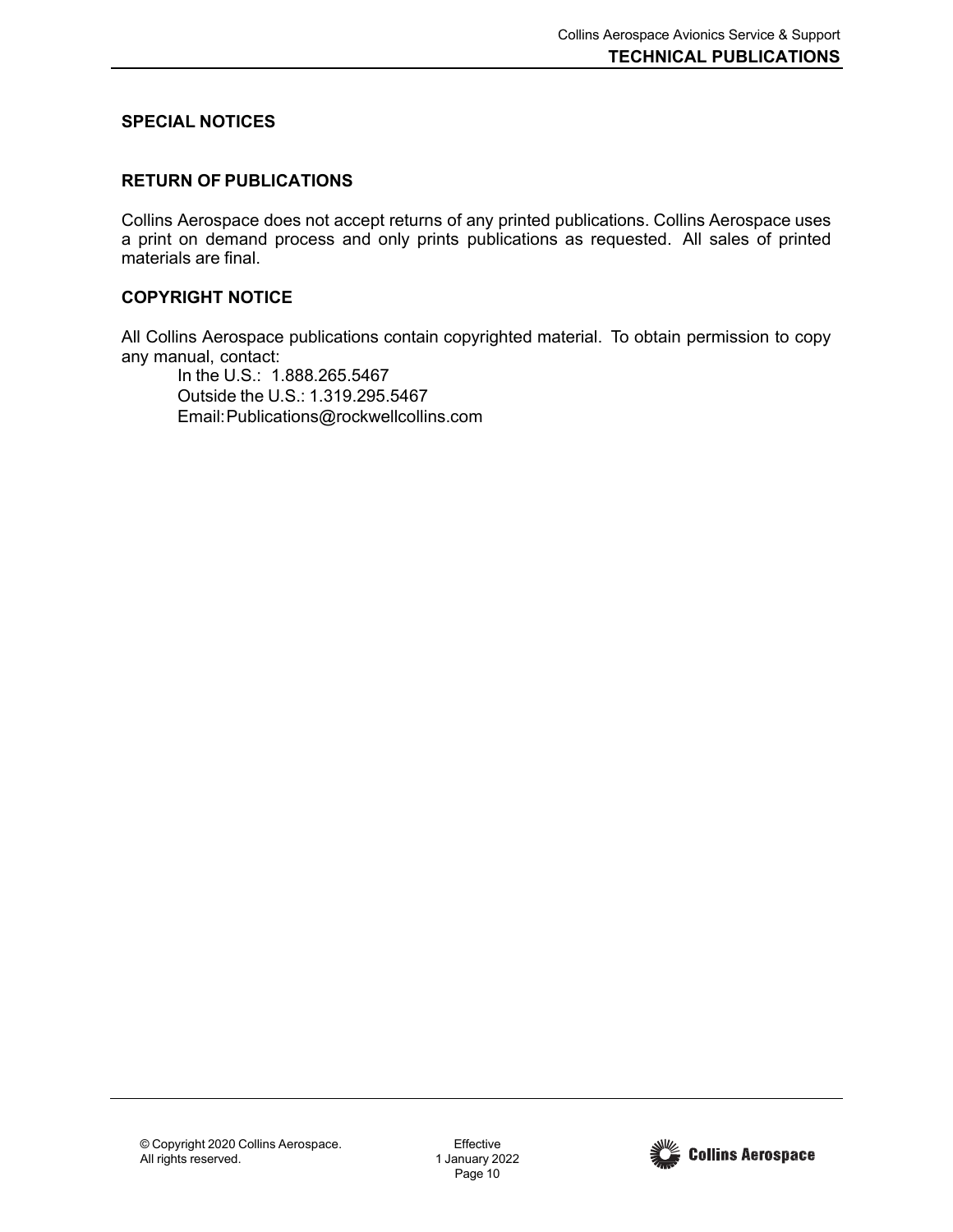### <span id="page-10-0"></span>**INTELLECTUAL PROPERTY LICENSES**

All use of Rockwell Collins*'* intellectual property by customers will be covered by a license agreement ("License"). The License identifies Rockwell Collins as the sole and exclusive owner of all intellectual or industrial property rights, including, without limitation, patents, trademarks, copyrights, secrets in the licensed material or product, identifies the end user rights of use and limits to the distribution of the licensed material. Licenses are usually provided as an addendum to Rockwell Collins General Conditions of Sale or incorporate the General Condition of Sale by reference. In the case of a conflict between the terms of the General Conditions of sale and License terms, the terms of the applicable License will take precedence.

Rockwell Collins provides a license specific to the materials being licensed and how those materials will be used. The following are examples of some of the more common licenses currently in use by Rockwell Collins. Rockwell Collins reserves the right to modify these licenses at any time, or to draft licenses as required to address the intellectual property being provided and how the intellectual property will be used.

- Single User License (074-8432-388) used when one copy of the licensed material can be used only by one user.
- Seat License (074-8432-389) used when one copy of the licensed material may be used by multiple users, but only one user at a time.
- Site License (074-8432-390) used when one copy of licensed material may be used by multiple users simultaneously up to the number of seats authorized by the License.
- Service Bulletin License for Operators (074-8433-198) used when the operator of an aircraft is the installer of the service bulletin and will retain custody of the licensed material.
- Service Bulletin License for MRO/Designee/Dealer/Airline MRO (074-8433-199) used when an entity other than the operator of an aircraft is the installer of the service bulletin and will pass custody of the licensed material to the aircraft operator.
- Airline Operational Control License (074-8433-281) used when licensed materials are used to tailor specific Rockwell Collins software. Often used for systems such as Satcom.
- Airline Operational Control License Tool (074-8433-282) is used when a software tool is licensed to tailor specific Rockwell Collins software. Often used for systems such as Satcom.

The licenses described above have an associated Rockwell Collins form number and are available upon request. Working hand in hand with our customers, Rockwell Collins provides accurate data and can deliver it in a format to meet customer requirements. In addition to providing hard copy paper versions of technical publications, Rockwell Collins now provides, at a reduced price, electronic access to technical publications through our customer portal.

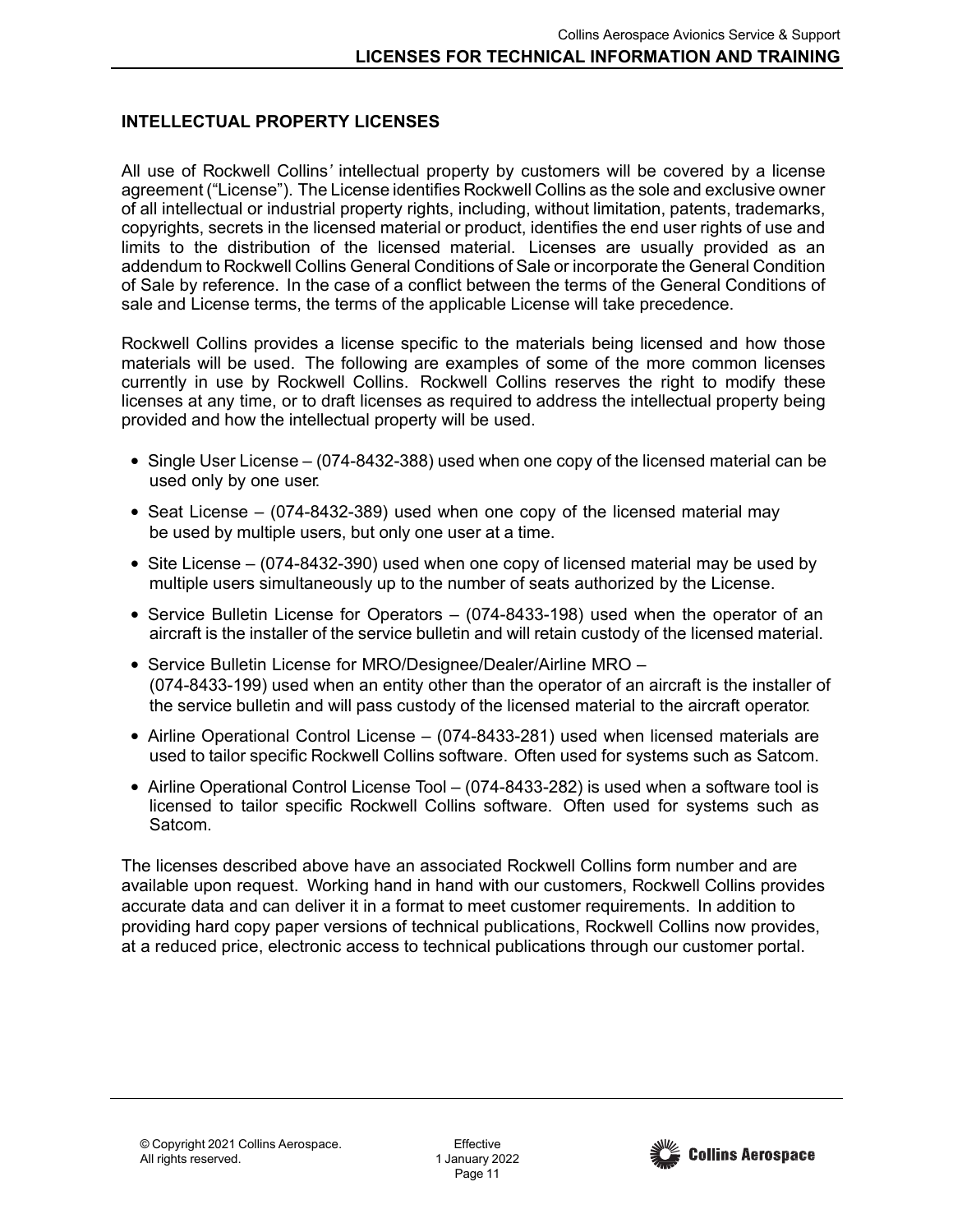### <span id="page-11-0"></span>**SINGLE-USER LICENSE**

#### **ROCKWELL COLLINS SINGLE-USER SINGLE-COMPUTER LICENSE AGREEMENT (REV 05/02)**

### **This LICENSE is an Addendum to ROCKWELL COLLINS GENERAL CONDITIONS OF SALE (GCOS) COMMERCIAL AND GOVERNMENT SYSTEMS 074–8431–848 (REV 1/7/15). In the case of any conflicts between the terms of the GCOS and this LICENSE the terms of this LICENSE shall take precedence.**

This License Agreement ("LICENSE") is entered into between Rockwell Collins ("LICENSOR") and ("LICENSEE") as hereafter defined, and sets forth the terms and conditions under which the LICENSEE is granted the rights to use the LICENSED MATERIAL that is provided with this LICENSE.

### **NOTICE TO LICENSEE:**

### **THIS IS A CONTRACT, PLEASE READ IT CAREFULLY, BY INDICATING ACCEPTANCE, LICENSEE ACCEPTS ALL OF THE TERMS AND CONDITIONS OF THIS LICENSE.**

### 1. **Acceptance**

Read the LICENSE. If LICENSEE accepts all the stated terms and conditions, indicate acceptance using one of the following appropriate methods:

- a. CD-ROM/DVD. For LICENSED MATERIAL that is contained on a CD-ROM, DVD or other similar media. Use of the LICENSED MATERIAL indicates full acceptance of this LICENSE.
- b. WEB-DOWNLOAD ("Clickwrap"). For LICENSED MATERIAL that is downloaded via the Web (Internet). During the download process, selecting the [I Accept] button indicates full acceptance of this LICENSE.
- c. SOFTWARE INSTALLATION ("Clickwrap"). For LICENSED MATERIAL that requires installation on a computer system. During the installation process, selecting the [I Accept] button indicates full acceptance of this LICENSE.
- d. PAPER/HARD COPY. For LICENSED MATERIAL in Paper or Hard Copy format. Use of the LICENSED MATERIAL indicates full acceptance of this LICENSE.

If LICENSEE does not accept the terms of this LICENSE, LICENSEE SHALL not use LICENSED MATERIAL and destroy or return the LICENSED MATERIAL to Rockwell Collins.

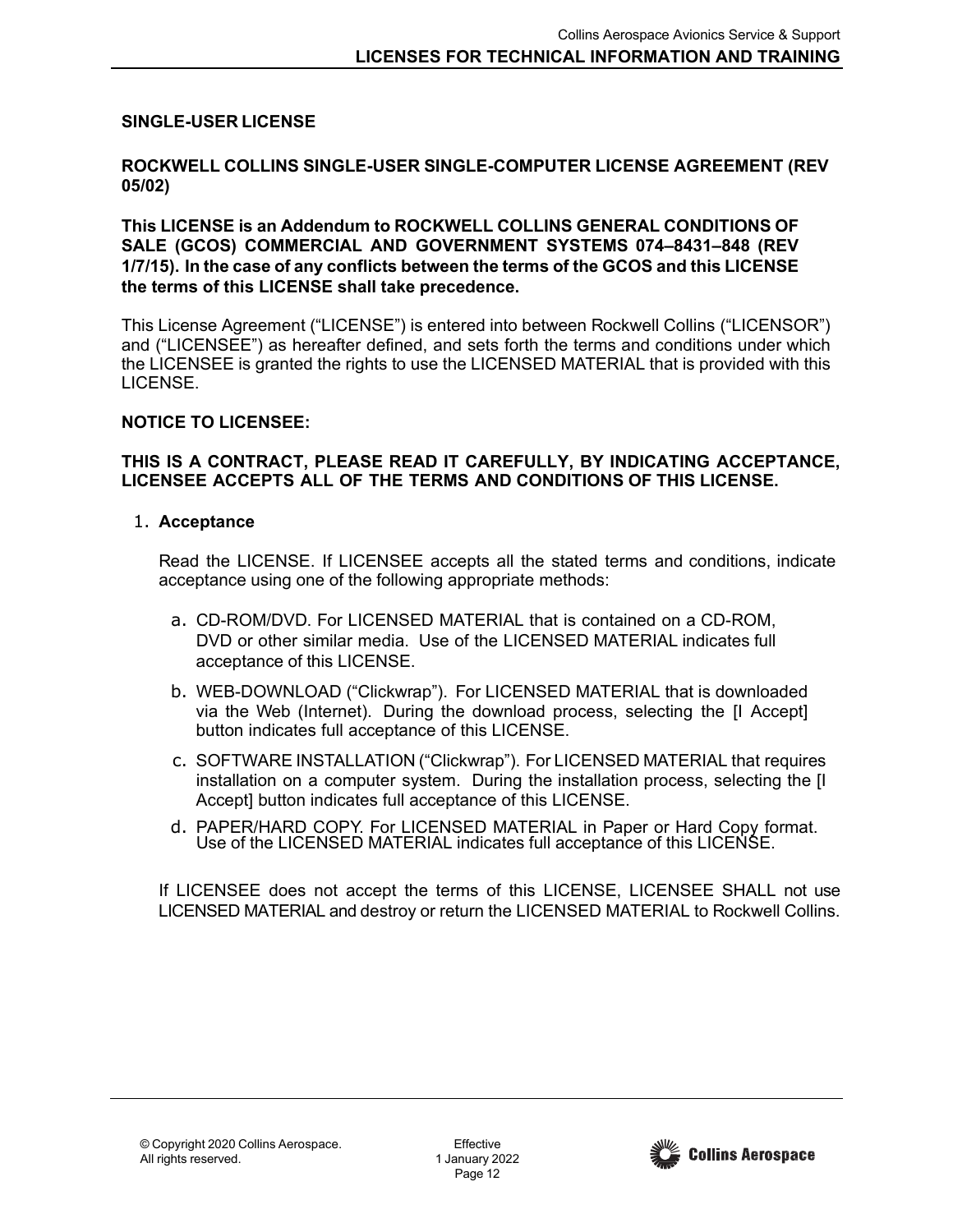# **2. Definitions**

For purposes of this LICENSE, the following terms shall have the indicated meanings:

- a. DOCUMENTATION is defined as all manuals and other printed or written information provided to LICENSEE to describe or explain the LICENSED MATERIAL, its installation, use or operation.
- b. LICENSED MATERIAL is defined as: (i) all of the contents on the CD-ROM, DVD, Web (Internet), Paper or Hard Copy media that is provided with this LICENSE and includes, but is not limited to: (a) LICENSOR or third party information, (b) digital images, photographs and/or art work, and/or(c) related explanatory written materials; and (ii) all modified versions, upgrades, additions and copies of the LICENSED MATERIAL, if any, licensed to LICENSEE by LICENSOR (collectively "updates").
- c. LICENSEE is defined as the individual, company or organization purchasing license rights to the LICENSED MATERIAL.
- d. LICENSOR shall mean Rockwell Collins, a Delaware corporation with a place of business in Cedar Rapids, Iowa.
- e. PARTIES shall mean LICENSEE and LICENSOR referred to collectively.
- f. PARTY shall mean either LICENSEE or LICENSOR in the singular context.
- g. USER is defined as any individual current employee of LICENSEE authorized to use the LICENSED MATERIAL on a single computer.

# 3. **Grant of LICENSE**

- a. TRANSFER. LICENSOR hereby licenses one (1) copy of the LICENSED MATERIAL to LICENSEE for use in accordance with the terms and conditions of this LICENSE.
- b. LICENSE. LICENSOR hereby grants LICENSEE a limited, worldwide, revocable, nontransferable, non-assignable, non-exclusive LICENSE to use the LICENSED MATERIAL on a single computer for the use of a single USER.
- c. OWNER. The LICENSED MATERIAL, DOCUMENTATION and all Intellectual or industrial property rights, including, without limitation, patents, trademarks, copyrights and trade secrets in LICENSED MATERIAL and DOCUMENTATION, shall remain the sole and exclusive property of LICENSOR.
- d. PROPRIETARY INFORMATION. LICENSEE acknowledges that the LICENSED MATERIAL and DOCUMENTATION contain valuable proprietary information belonging to LICENSOR, the unauthorized disclosure of which would cause irreparable harm to LICENSOR. During the period of this LICENSE and at all times after its termination, LICENSEE and its employees shall maintain the confidentiality of the LICENSED MATERIAL and DOCUMENTATION, and shall not disclose the LICENSED MATERIAL or DOCUMENTATION to any third party, without the prior written consent of LICENSOR. LICENSEE shall exercise the same degree of care it uses to protect and prevent disclosure of its own proprietary and/or confidential information, but in no event shall LICENSEE exercise less than a reasonable degree of care.

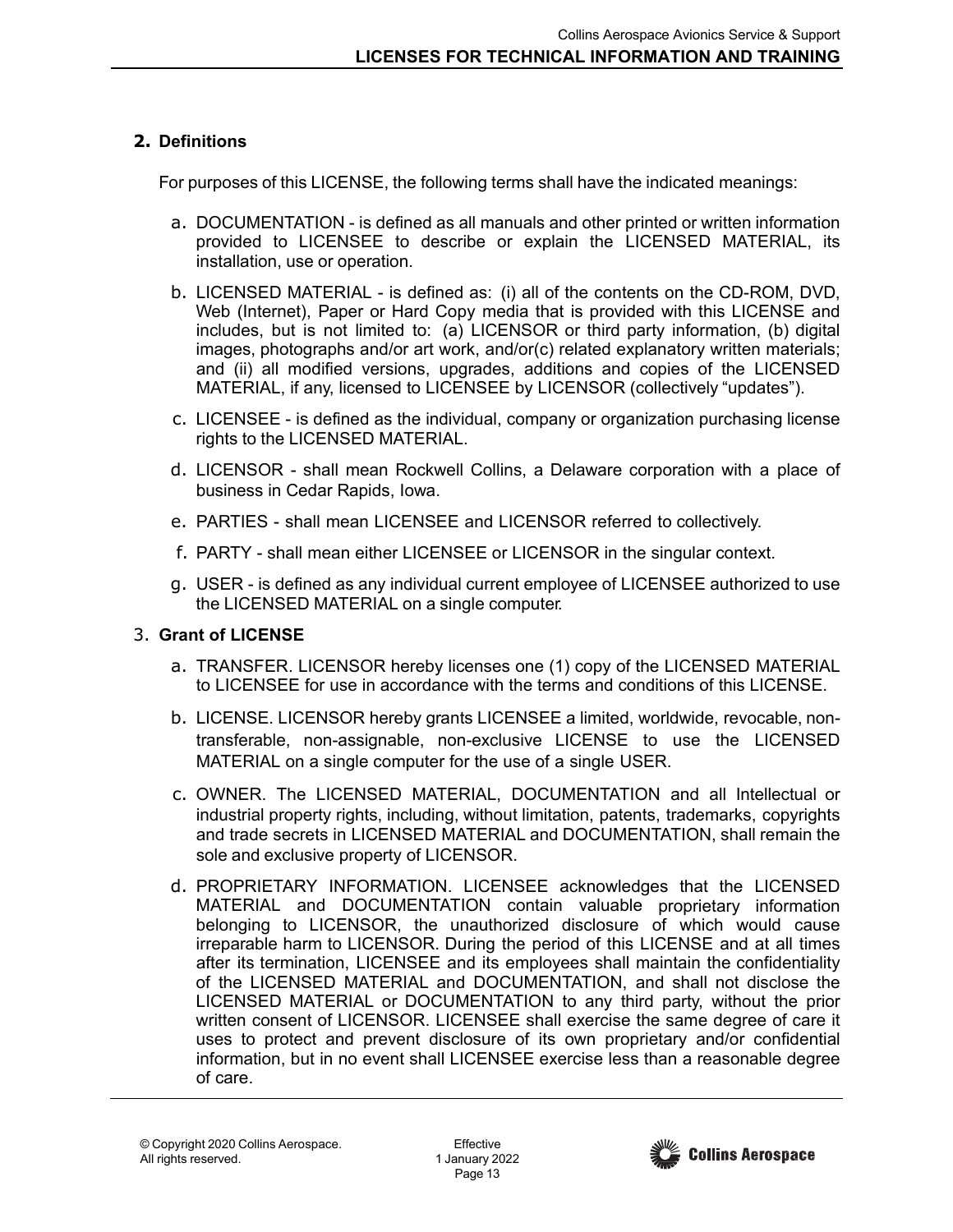- e. EXPORT COMPLIANCE. LICENSEE acknowledges that the LICENSED MATERIAL and DOCUMENTATION may contain information subject to export restrictions. LICENSEE agrees that the LICENSED MATERIAL and DOCUMENTATION will not be shipped, transferred or exported into any country or used in any manner prohibited by the United States Export Administration Act or any other applicable export laws, restrictions or regulations.
- f. USE. LICENSEE agrees to use the LICENSED MATERIAL and DOCUMENTATION only for LICENSEE's own internal business purposes. LICENSEE shall not modify, create derivatives or reverse engineer, disclose, sell, lease, assign, sublicense or otherwise transfer the LICENSED MATERIAL or DOCUMENTATION, except as expressly provided in this LICENSE and consistent with applicable laws.

LICENSEE may install one (1) backup copy of the LICENSED MATERIAL on a hard disk or other storage device for the use of a single USER. Use of the LICENSED MATERIAL is limited to one USER per License.

LICENSEE may make one (1) backup copy of the CD-ROM containing the LICENSED MATERIAL, as long as the backup copy is not installed or used on any computer. The backup copy may be installed and used only in the event that the copy being used by the LICENSEE becomes unusable. Any copies that LICENSEE is permitted to make must be clearly labeled with the same copyright and other proprietary notices that appear on the original LICENSED MATERIAL. LICENSEE shall cooperate fully in identifying any unauthorized copying or use of the LICENSED MATERIAL or DOCUMENTATION and in seeking legal remedies therefore.

LICENSEE shall not make copies, other than one (1) backup copy as specified above, of Paper or Hard Copy formatted LICENSED MATERIAL.

- g. SEVERABILITY. If any provision of this LICENSE is deemed to be invalid, illegal or unenforceable under any applicable statute or regulation, it is to that extent that the clause shall be deemed omitted. The remainder of this LICENSE shall be valid and enforceable to the maximum extent possible.
- h. PROVISION OF NOTICE OF LICENSE TERMS TO LICENSEE. LICENSEE shall make reasonable effort to provide LICENSEE with appropriate notice of the terms and conditions under which access to the LICNESED MATERIAL is granted under this LICENSE specifically including any limitations on access to and/or use of the LICENSED MATERIAL as set forth in this LICENSE.
- i. WEB OR NETWORK USAGE. LICENSED MATERIAL shall not be installed on LICENSEE*'*s internal computer. LICENSEE shall not install LICENSED MATERIAL on, nor allow access to or use of LICENSED MATERIAL via any external computer network.

## 4. **Support**

Updates or revisions will be made available to LICENSEE in accordance with LICENSOR*'*s then current terms and fees.

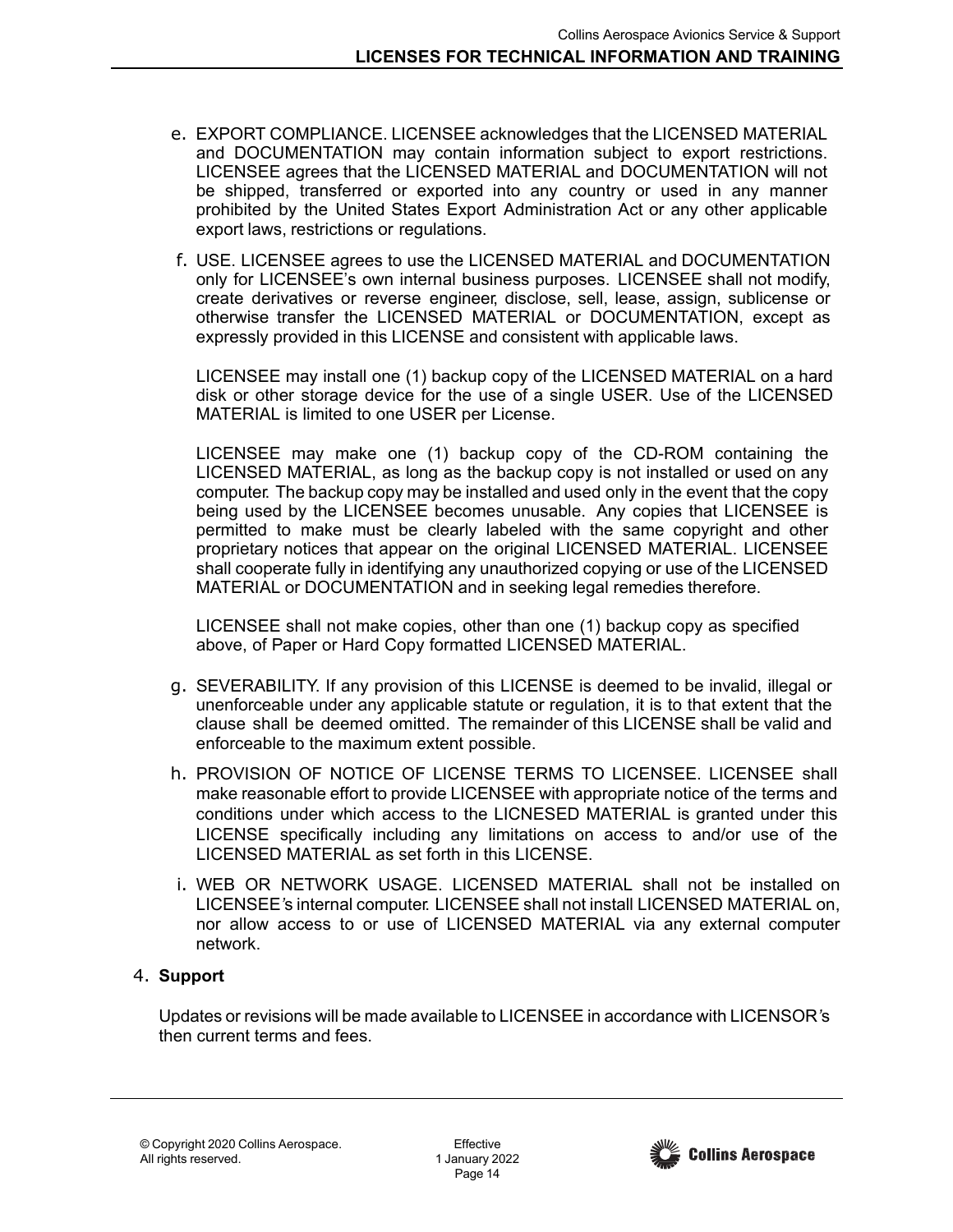## 5. **Anti-Piracy Notice**

The LICENSED MATERIAL and DOCUMENTATION may contain industry approved antipiracy features. These may include, but are not limited to, serial numbers, tamper proof packaging, password and security authentication processes and/or copy controls. LICENSEE and instance counters and timers. Tampering, disabling or overriding any of said features is not permitted. The software installation and operation processes will clearly notify LICENSEE in advance when action is required for continued use of the LICENSED MATERIAL.

### **6. Limited Warranty (Replaces item 6 Warranty of Rockwell Collins' Commercial & Government Systems General Conditions of Sale (GCOS) in its entirety)**

LICENSOR warrants that for a period of ninety (90) days after installation, the LICENSED MATERIAL, if used by LICENSEE in accordance with the DOCUMENTATION, will substantially perform the functions set forth in the DOCUMENTATION. LICENSED MATERIAL shall not be deemed to be defective if: a) the LICENSED MATERIAL or the host medium is exposed to or affected by any computer virus, worm or other disruptive coding, b) the LICENSED MATERIAL is exposed to any condition outside of the parameters provided in the DOCUMENTATION; c) the LICENSED MATERIAL is not used as intended and/or if a failure resulting therefrom is due to the action or inaction of LICENSEE; d) LICENSED MATERIAL is not installed in accordance with the installation instructions provided with the LICENSED MATERIAL; or e) LICENSEE has not been appropriately trained in the use of the LICENSED MATERIAL or associated hardware. In the event the LICENSED MATERIAL does not substantially perform its functions, LICENSOR may, at its sole discretion, repair or replace any defective LICENSED MATERIAL or refund the fee actually paid by LICENSEE.

NO OTHER WARRANTIES, EXPRESS OR IMPLIED, INCLUDING ANY IMPLIED WARRANTY OF MERCHANTABILITY OR FITNESS FOR A PARTICULAR PURPOSE SHALL BE APPLICABLE TO ANY LICENSED MATERIAL DELIVERED HEREUNDER AND THE FOREGOING SHALL CONSTITUTE LICENSEE*'*S SOLE RIGHT AND REMEDY UNDER THIS LICENSE.

### 7. **Termination**

This LICENSE shall be effective as of the date accepted by LICENSEE in accordance with Section 1. Acceptance of this LICENSE and shall continue in full force and effect unless LICENSEE*'*s rights are terminated for the following reasons or causes:

- a. Breach by LICENSEE or its employees or representatives in the performance of any of the provisions of this LICENSE and failure to remedy said breach within thirty (30) days after receiving notice from LICENSOR specifying the breach. Such termination shall not extinguish any other remedies that LICENSOR may have with respect to such breach and shall not relieve LICENSEE of any obligation accrued as of the date thereof.
- b. LICENSEE may cancel this LICENSE at any time by returning or destroying the LICENSED MATERIAL, including all computer programs and documentation, as well as any backup copies that may exist, and erasing any copies residing on computer equipment.

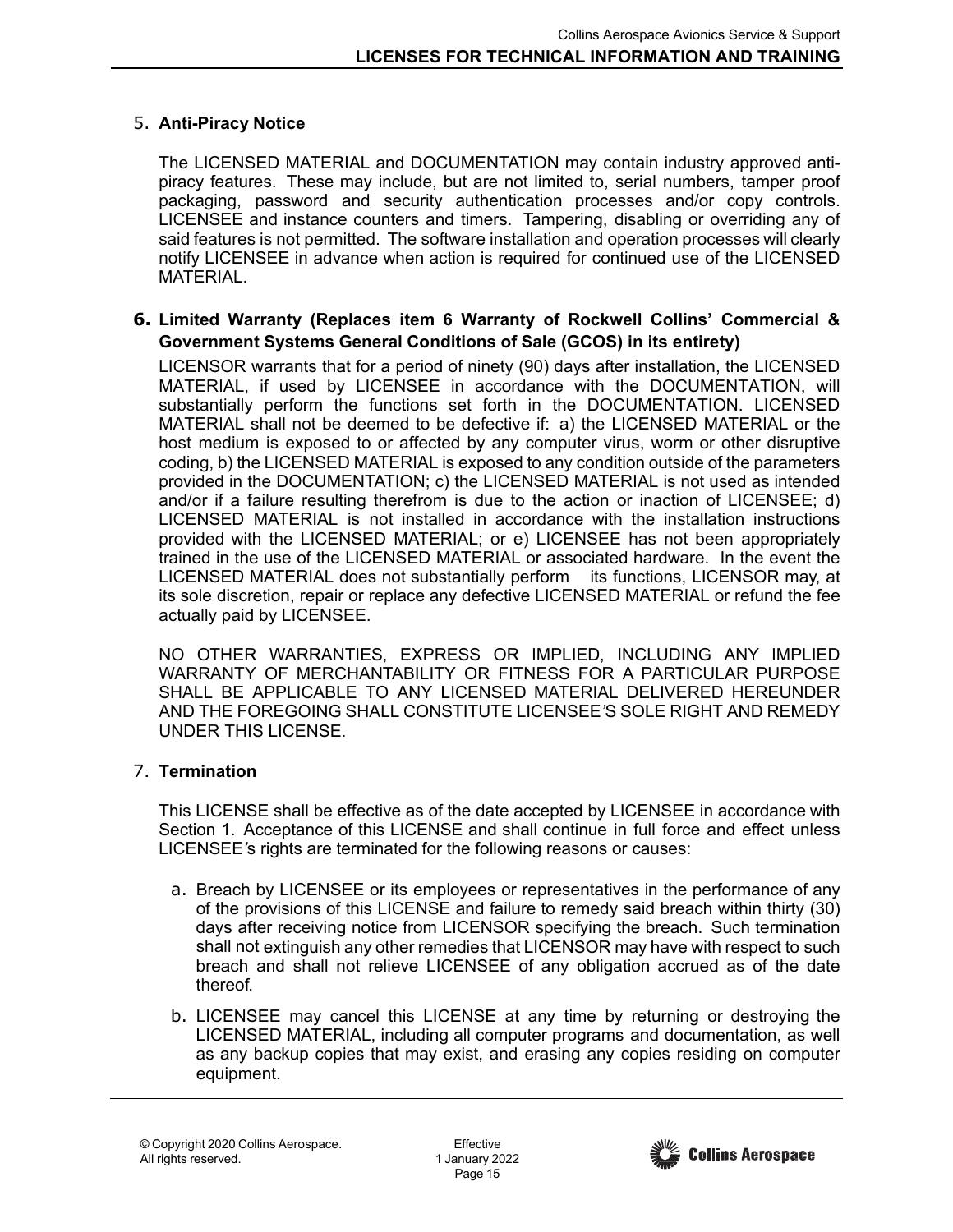Upon termination or cancellation of this LICENSE, LICENSEE shall discontinue use of the LICENSED MATERIAL, delete all LICENSED MATERIAL from any hard disk or other storage device, return or destroy all associated CD-ROMs and DOCUMENTATION, and shall certify destruction of all copies thereof made by LICENSEE, whether partial or complete, by written notice to LICENSOR signed by a duly authorized representative of LICENSEE.

## 8. **Notification**

All notices and other communications required under this LICENSE shall be in writing and shall be delivered by depositing the notice in the mail, using registered mail, return receipt requested to: Rockwell Collins, 400 Collins Road NE, Cedar Rapids, IA 52498, Attn: Manager, Contracts

- CS, M/S 124-217.

## 9. **United States Government**

The LICENSED MATERIAL and accompanying DOCUMENTATION are deemed to be "commercial computer software" and "commercial computer software documentation," respectively, pursuant to FAR Section 12.212 and DFARS Section 227.7202, as applicable. Any use, modification, reproduction, release, performance, display or disclosure of the LICENSED MATERIAL and accompanying DOCUMENTATION by the United States Government shall be governed solely by the terms of this LICENSE and shall be prohibited except to the extent expressly permitted by the terms of this LICENSE.

## 10. **Compliance Assessment**

If LICENSEE is a business or organization, LICENSEE agrees that upon request by LICENSOR or LICENSOR*'*s authorized representative, LICENSEE shall within thirty (30) days, fully document and certify that use of any and all LICENSED MATERIAL at the time of the request is in conformity with this LICENSE.

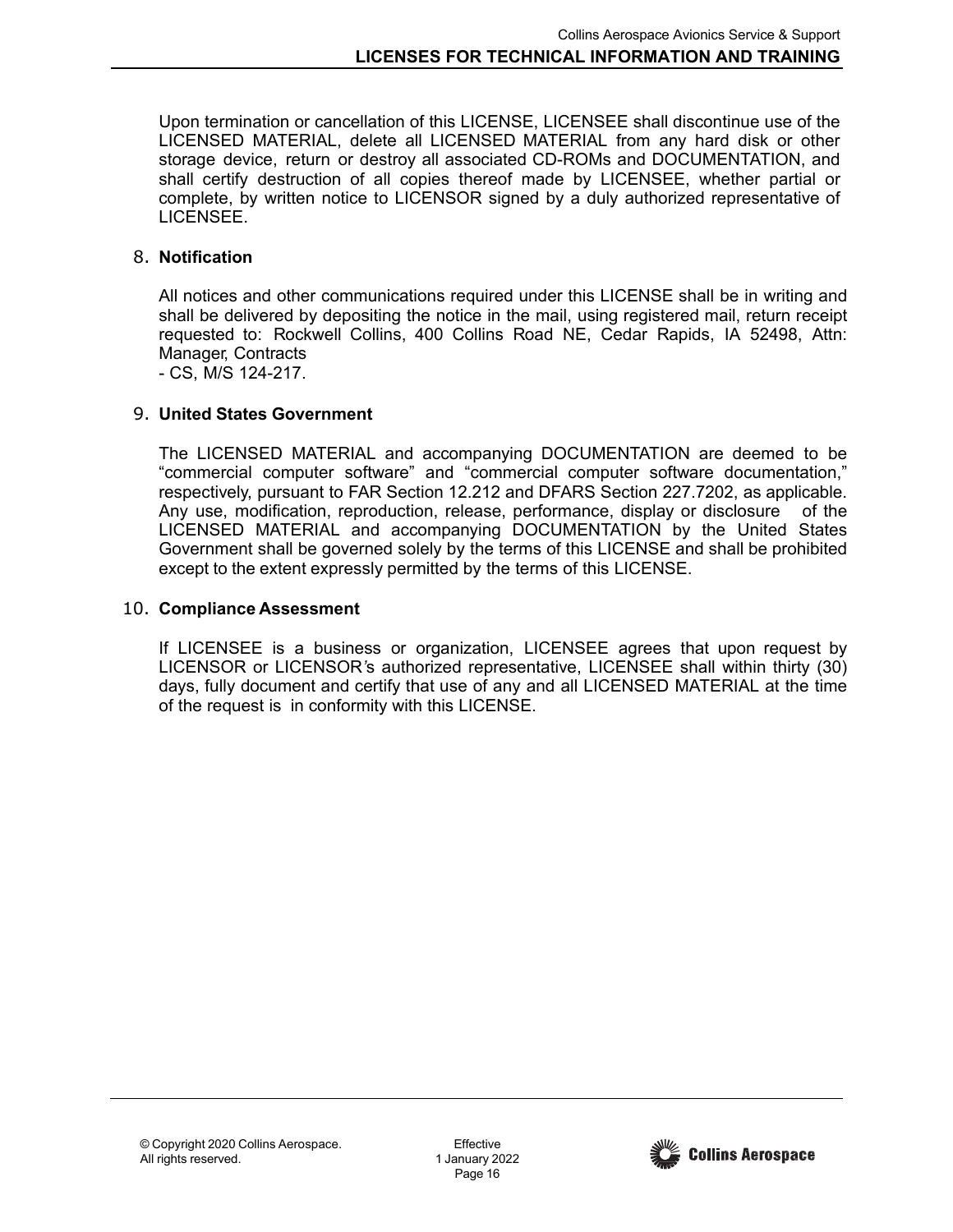### <span id="page-16-0"></span>**SEAT LICENSE**

#### **ROCKWELL COLLINS SEAT LICENSE AGREEMENT (REV 05/02)**

**This LICENSE is an Addendum to ROCKWELL COLLINS COMMERCIAL AND GOVERNMENT SYSTEMS GENERAL CONDITIONS OF SALE (GCOS) 074-8431-848 (REV 01/7/15). In the case of any conflicts between the terms of the GCOS and this LICENSE, the terms of this LICENSE shall take precedence.**

This License Agreement ("LICENSE") is entered into between Rockwell Collins ("LICENSOR") and ("LICENSEE"), and sets forth the terms and conditions under which the LICENSEE is granted the rights to use the LICENSED MATERIAL that is provided with this LICENSE.

#### **NOTICE TO LICENSEE:**

#### **THIS IS A CONTRACT. PLEASE READ IT CAREFULLY. BY INDICATING ACCEPTANCE, LICENSEE ACCEPTS ALL OF THE TERMS AND CONDITIONS OF THIS LICENSE.**

#### 1. **Acceptance**

Read the LICENSE. If LICENSEE accepts all stated terms and conditions, indicate your acceptance using one of the following appropriate methods:

- a. CD-ROM/DVD. For LICENSED MATERIAL that is contained on a CD-ROM, DVD or other similar media. Use of the LICENSED MATERIAL indicates full acceptance of this LICENSE.
- b. WEB-DOWNLOAD ("Clickwrap"). For LICENSED MATERIAL that is downloaded via the Web (Internet). During the download process, selecting the [I Accept] button indicates full acceptance of this LICENSE.
- c. SOFTWARE INSTALLATION ("Clickwrap"). For LICENSED MATERIAL that requires installation on a computer system. During the installation process, selecting the [I Accept] button indicates full acceptance of this LICENSE.
- d. PAPER/HARD COPY. For LICENSED MATERIAL in Paper or Hard Copy format. Use of the LICENSED MATERIAL indicates full acceptance of this LICENSE.

If LICENSEE does not accept the terms of this LICENSE, LICENSEE SHALL not use LICENSED MATERIAL and destroy or return the LICENSED MATERIAL to Rockwell Collins.

### 2. **Definitions**

For purposes of this LICENSE, the following terms shall have the indicated meanings:

a. DOCUMENTATION - is defined as all manuals and other printed or written information provided to LICENSEE to describe or explain the LICENSED MATERIAL, its installation, use or operation.

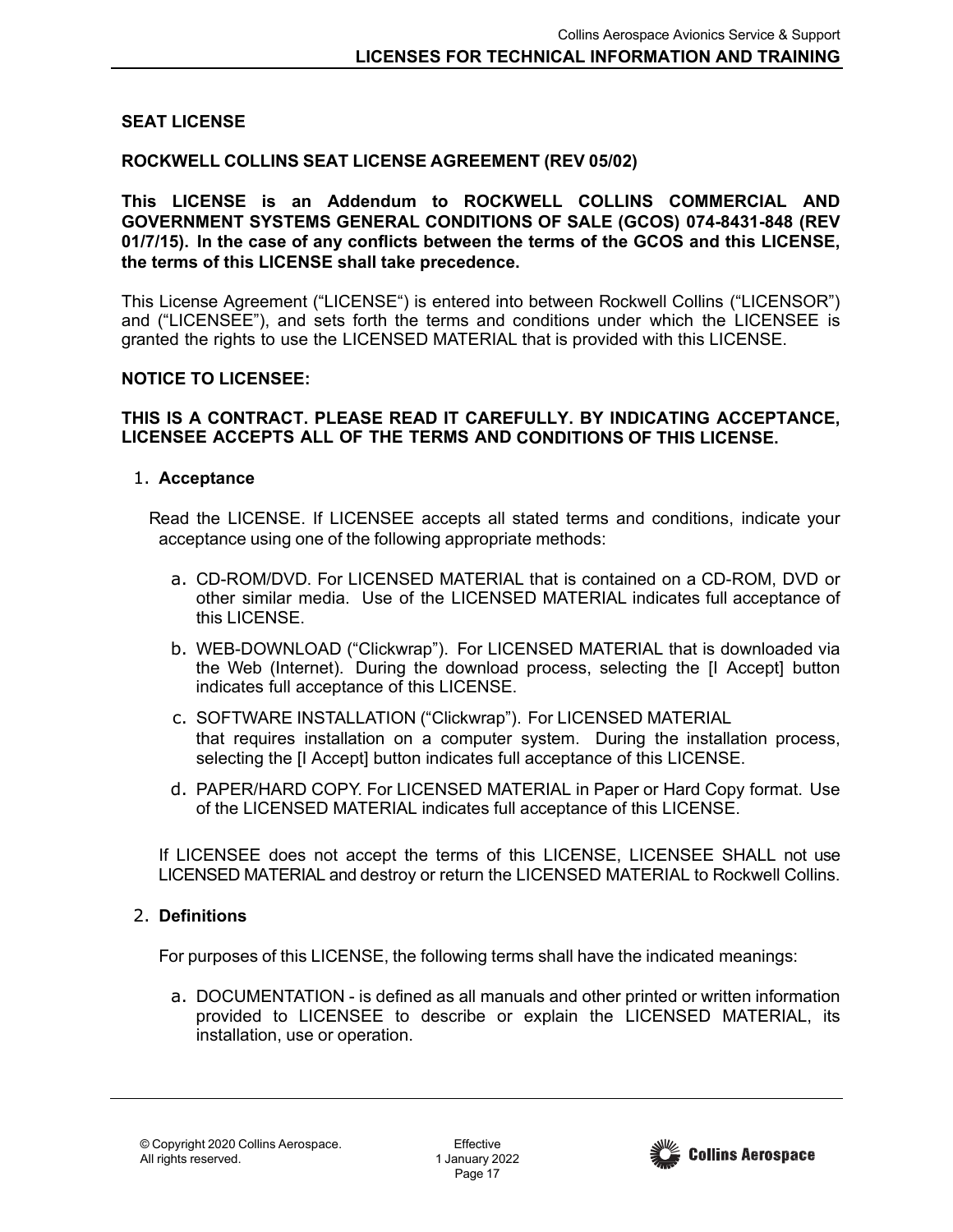- b. LICENSED MATERIAL is defined as: (i) all of the contents on the CD-ROM, DVD, Web (Internet), Paper or Hard Copy media that is provided with this LICENSE, and includes, but is not limited to (a) LICENSOR or third party information; (b) digital images, photographs and/or art work and/or (c) related explanatory written materials, and; (ii) all modified versions, upgrades, additions and copies of the LICENSED MATERIAL, if any, licensed to LICENSEE by LICENSOR (collectively "updates").
- c. LICENSEE is defined as the individual, company or organization purchasing license rights to the LICENSED MATERIAL.
- d. LICENSOR shall mean Rockwell Collins, a Delaware corporation, with a place of business in Cedar Rapids, Iowa.
- e. PARTIES shall mean LICENSEE and LICENSOR referred to collectively.
- f. PARTY shall mean either LICENSEE or LICENSOR in the singular context.
- g. SEAT shall mean one (1) copy of the LICENSED MATERIAL that may be used by multiple employees, but only one (1) USER at-a-time.
- h. USER shall mean any authorized current employee of LICENSEE who will have access to the LICENSED MATERIAL.

# 3. **Grant of LICENSE**

- a. TRANSFER. LICENSOR hereby licenses one (1) copy of the LICENSED MATERIAL to LICENSEE for use in accordance with the terms and conditions of this LICENSE.
- b. LICENSE. LICENSOR hereby grants LICENSEE a limited, worldwide, revocable, nontransferable, non-assignable, non-exclusive LICENSE to use the LICENSED MATERIAL solely limited to one (1) USER at a time per SEAT licensed.
- c. OWNER. The LICENSED MATERIAL, DOCUMENTATION and all intellectual or industrial property rights, including, without limitation, patents, trademarks, copyrights and trade secrets in the LICENSED MATERIAL and DOCUMENTATION, shall remain the sole and exclusive property of LICENSOR.
- d. PROPRIETARY INFORMATION. LICENSEE acknowledges that the LICENSED MATERIAL and DOCUMENTATION contain valuable proprietary information belonging to LICENSOR, the unauthorized disclosure of which would cause irreparable harm to LICENSOR. During the period of this LICENSE, and at all times after its termination, LICENSEE and its employees shall maintain the confidentiality of the LICENSED MATERIAL and DOCUMENTATION, and shall not disclose the LICENSED MATERIAL or DOCUMENTATION to any third party, without the prior written consent of LICENSOR. LICENSEE shall exercise the same degree of care it uses to protect and prevent disclosure of its own proprietary and/or confidential information, but in no event shall LICENSEE exercise less than a reasonable degree of care.
- e. EXPORT COMPLIANCE. LICENSEE acknowledges that the LICENSED MATERIAL and DOCUMENTATION may contain information subject to export restrictions. LICENSEE agrees that the LICENSED MATERIAL and DOCUMENTATION will not be shipped, transferred or exported into any country or used in any manner prohibited by the United States Export Administration Act or any other applicable export laws, restrictions or regulations.

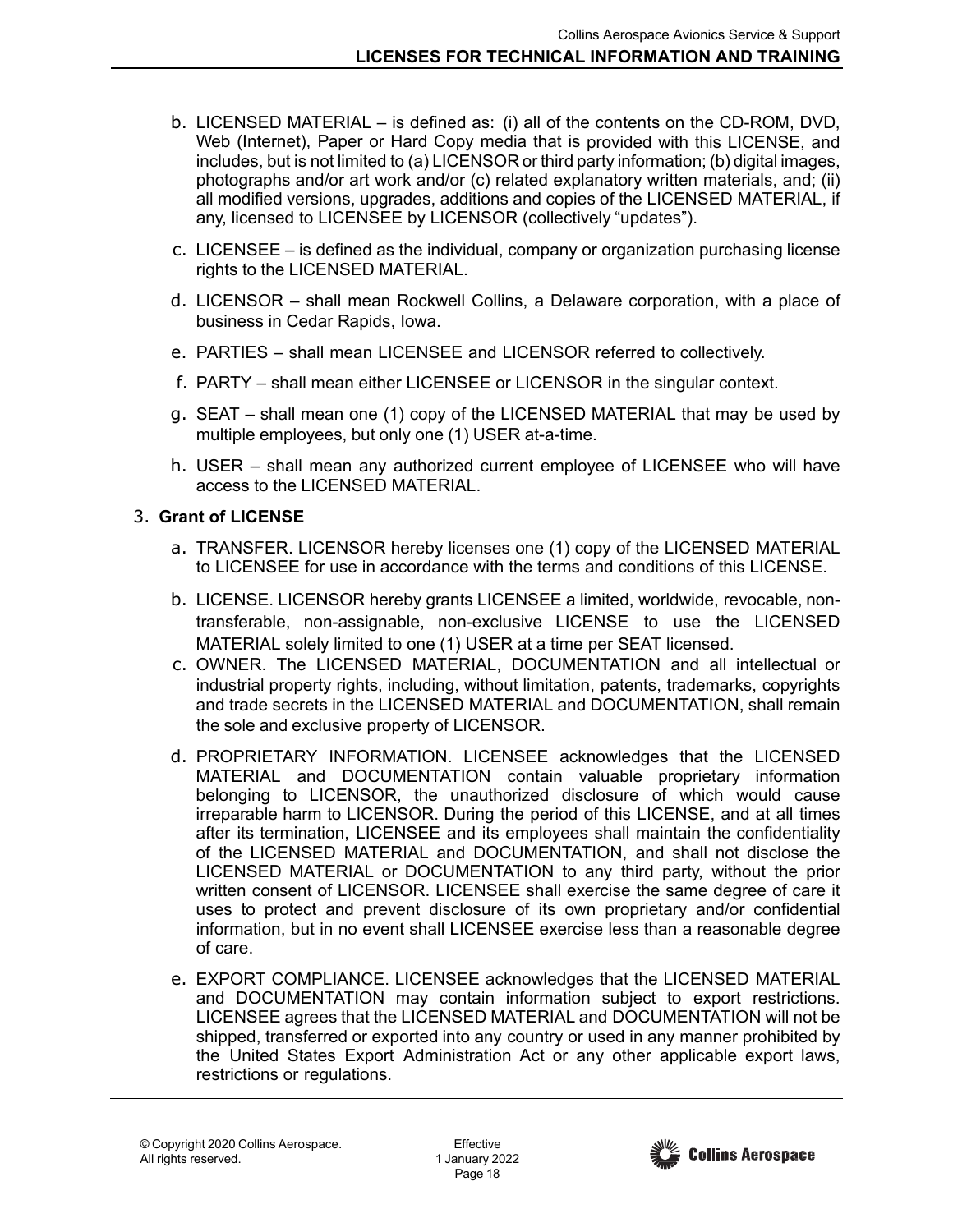f. USE. LICENSEE agrees to use the LICENSED MATERIAL and DOCUMENTATION only for LICENSEE*'*s own internal business purposes. LICENSEE shall not modify, create derivatives or reverse engineer, disclose, sell, lease, assign, sublicense or otherwise transfer the LICENSED MATERIAL or DOCUMENTATION, except as expressly provided in this LICENSE and consistent with applicable laws.

LICENSEE may install one (1) copy of the LICENSED MATERIAL on a hard disk or other storage device for each SEAT licensed. Use of the LICENSED MATERIAL is limited to one (1) USER at a time per SEAT licensed, but without any restrictions on the cumulative number of USERs allowed to use the LICENSED MATERIAL.

LICENSEE shall monitor the physical or electronic distribution of the LICENSED MATERIAL and ensure that the number of SEATS granted by this LICENSE is not exceeded.

LICENSEE may make one (1) backup copy of the CD-ROM containing the LICENSED MATERIAL, as long as the backup copy is not installed or used on any computer. The backup copy may be installed and used only in the event that the copy being used by LICENSEE becomes unusable. Any copies that LICENSEE is permitted to make must be clearly labeled with the same copyright and other proprietary notices that appear on the original LICENSED MATERIAL. LICENSEE shall cooperate fully in identifying any unauthorized copying or use of the LICENSED MATERIAL or DOCUMENTATION and in seeking legal remedies therefor.

LICENSEE shall not make copies, other than one (1) backup copy as specified above, of Paper or Hard Copy formatted LICENSED MATERIAL.

- g. SEVERABILITY. If any provision of this LICENSE is deemed to be invalid, illegal or unenforceable under any applicable statute or regulation, it is to that extent that the clause shall be deemed omitted. The remainder of this LICENSE shall be valid and enforceable to the maximum extent possible.
- h. PROVISION OF NOTICE OF LICENSE TERMS TO USERs. LICENSEE shall provide USERs with appropriate notice of the terms and conditions under which access to the LICENSED MATERIAL is granted under this LICENSE, specifically including any limitations on access to and/ or use of the LICENSED MATERIAL as set forth in this LICENSE.
- i. WEB OR NETWORK USAGE. LICENSEE shall not install LICENSED MATERIAL on, nor allow access to or use of LICENSED MATERIAL via any external computer network.

## 4. **Support**

Updates or revisions will be made available to LICENSEE in accordance with LICENSOR*'*s then current terms and fees.

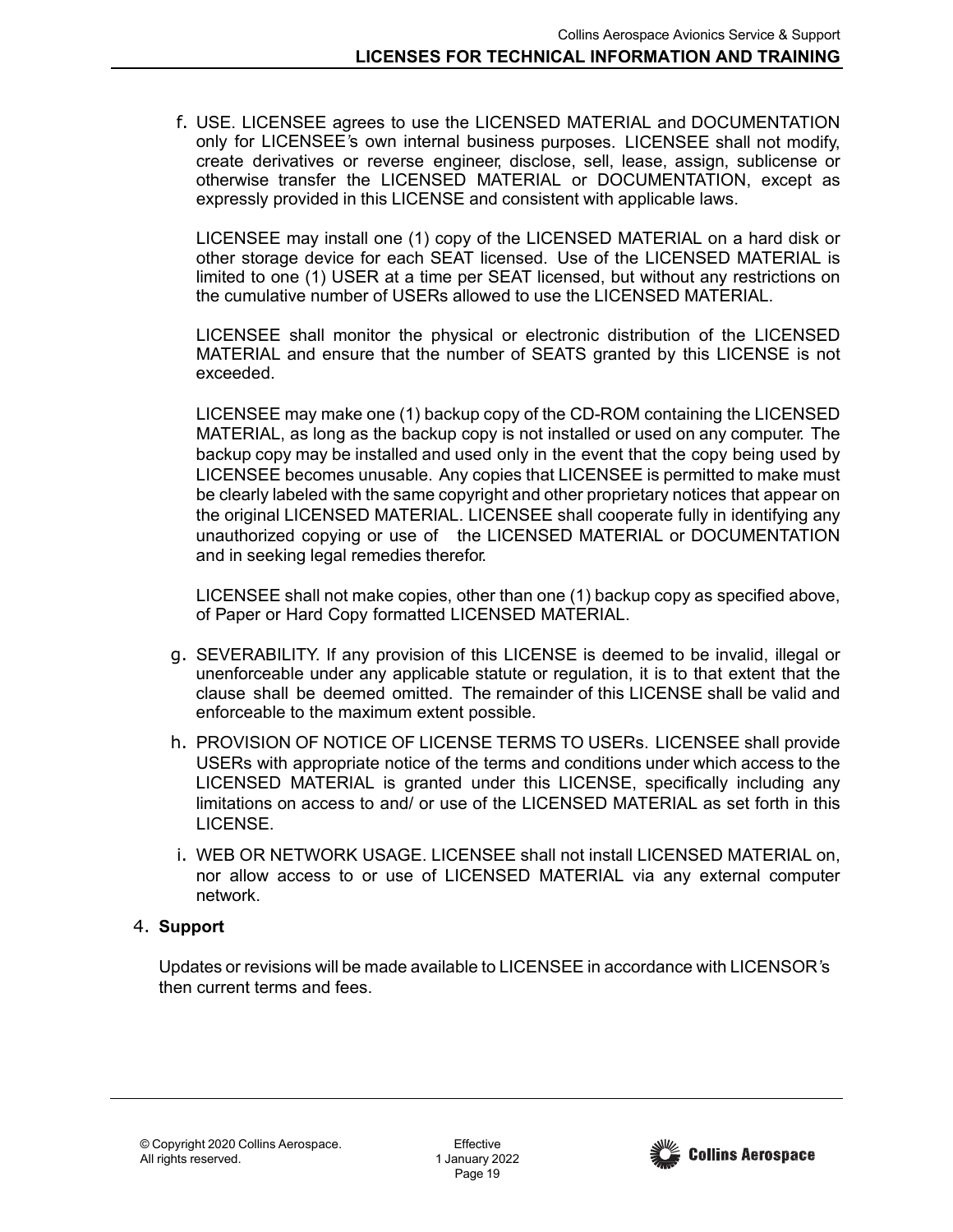## 5. **Anti-Piracy Notice**

The LICENSED MATERIAL and DOCUMENTATION may contain industry approved antipiracy features. These may include, but are not limited to, serial numbers, tamper-proof packaging, password and security authentication processes, copy controls, USER and instance counters and timers. Tampering, disabling or overriding any of said features is not permitted. The software installation and operation processes will clearly notify USERs in advance when action is required for continued use of the LICENCED MATERIAL.

#### **6. Limited Warranty (Replaces item 6 Warranty of Rockwell Collins' Commercial & Government Systems General Conditions of Sale (GCOS) in its entirety)**

LICENSOR warrants that for a period of ninety (90) days after installation, the LICENSED MATERIAL, if used by LICENSEE in accordance with the DOCUMENTATION, will substantially perform the functions set forth in the DOCUMENTATION. LICENSED MATERIAL shall not be deemed to be defective if: a) the LICENSED MATERIAL or the host medium is exposed to or affected by any computer virus, worm or other disruptive coding; b) the LICENSED MATERIAL is exposed to any condition outside of the parameters provided in the DOCUMENTATION; c) the LICENSED MATERIAL is not used as intended and/or if a failure resulting therefrom is due to the action or inaction of a USER and/or LICENSEE; d) LICENSED MATERIAL is not installed in accordance with the installation instructions provided with the LICENSED MATERIAL; or e) USER has not been appropriately trained in the use of the LICENSED MATERIAL or associated hardware. In the event the LICENSED MATERIAL does not substantially perform its functions, LICENSOR may, at its sole discretion, repair or replace any defective LICENSED MATERIAL or refund the fee actually paid by LICENSEE.

NO OTHER WARRANTIES, EXPRESS OR IMPLIED, INCLUDING ANY IMPLIED WARRANTY OF MERCHANTABILITY OR FITNESS FOR A PARTICULAR PURPOSE SHALL BE APPLICABLE TO ANY LICENSED MATERIAL DELIVERED HEREUNDER, AND THE FOREGOING SHALL CONSTITUTE LICENSEE*'*S SOLE RIGHT AND REMEDY UNDER THIS LICENSE.

## 7. **Termination**

This LICENSE shall be effective as of the date accepted by LICENSEE in accordance with Section 1. Acceptance of this LICENSE and shall continue in full force and effect unless LICENSEE*'*s rights are terminated for the following reasons or causes:

- a. Breach by LICENSEE or its employees or representatives in the performance of any of the provisions of this LICENSE and failure to remedy said breach within thirty (30) days after receiving notice from LICENSOR specifying the breach. Such termination shall not extinguish any other remedies that LICENSOR may have with respect to such breach and shall not relieve LICENSEE of any obligation accrued as of the date thereof.
- b. LICENSEE may cancel this LICENSE at any time by returning or destroying the LICENSED MATERIAL, including all computer programs and documentation, as well as any backup copies that may exist, and erasing any copies residing on computer equipment.

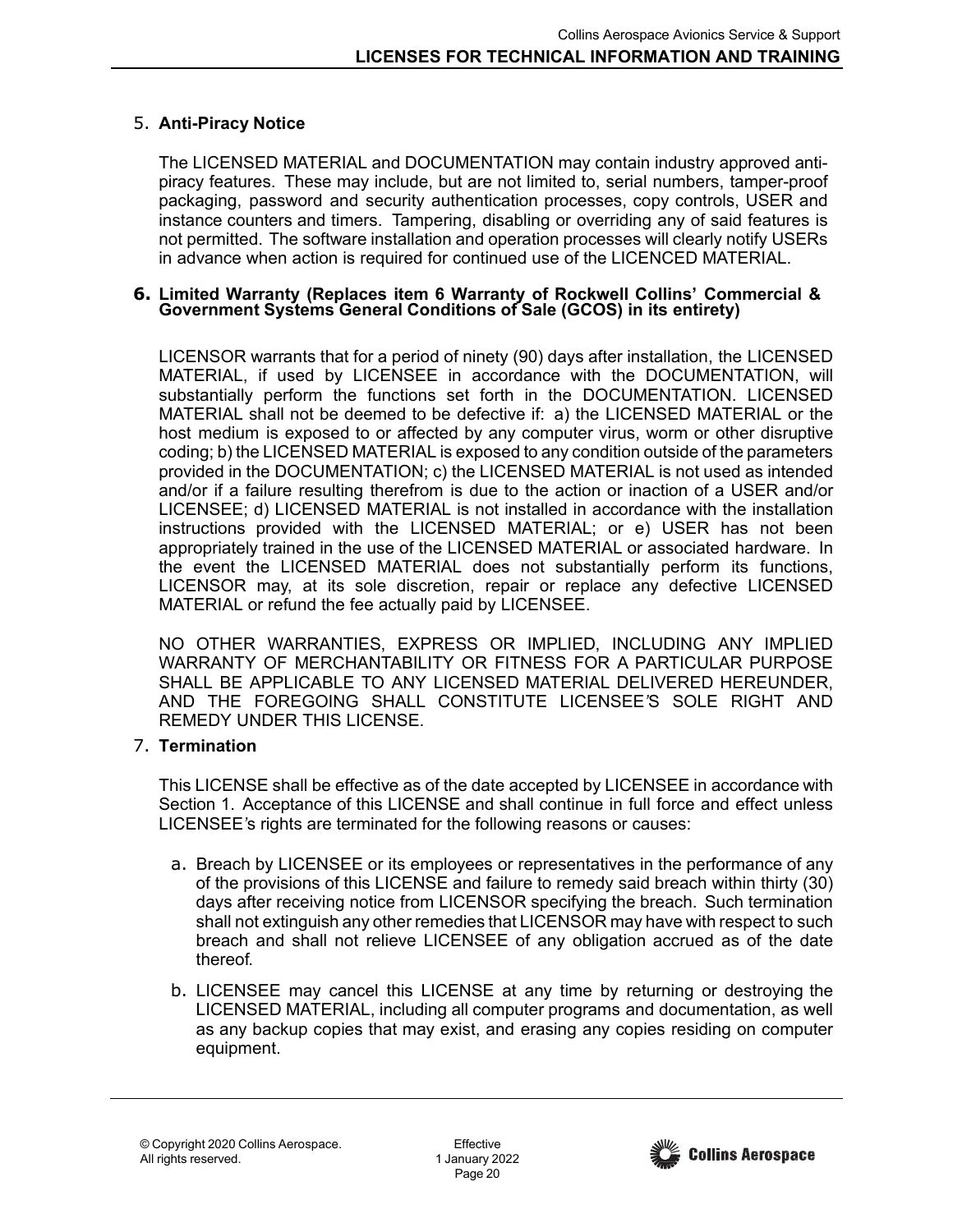Upon termination or cancellation of this LICENSE, LICENSEE shall discontinue use of the LICENSED MATERIAL, delete all LICENSED MATERIAL from any hard disk or other storage device, return or destroy all associated CD-ROMs and DOCUMENTATION, and shall certify destruction of all copies thereof made by LICENSEE, whether partial or complete, by written notice to LICENSOR signed by a duly authorized representative of LICENSEE.

### 8. **Notification**

All notices and other communications required under this LICENSE shall be in writing and shall be delivered by depositing the notice in the mail, using registered mail, return receipt requested to: Rockwell Collins, 400 Collins Road NE, Cedar Rapids, IA 52498, Attn: Manager, Contracts

- CS, M/S 124-217.

### 9. **United States Government**

The LICENSED MATERIAL and accompanying DOCUMENTATION are deemed to be "commercial computer software" and "commercial computer software documentation," respectively, pursuant to FAR Section 12.212 and DFARS Section 227.7202, as applicable. Any use, modification, reproduction, release, performance, display or disclosure of the LICENSED MATERIAL and accompanying DOCUMENTATION by the United States Government shall be governed solely by the terms of this LICENSE and shall be prohibited except to the extent expressly permitted by the terms of this LICENSE.

### 10. **Compliance Assessment**

If LICENSEE is a business or organization, LICENSEE agrees that upon request by LICENSOR or LICENSOR*'*s authorized representative, LICENSEE will, within thirty (30) days, fully document and certify that use of any and all LICENSED MATERIAL at the time of the request is in conformity with this LICENSE.

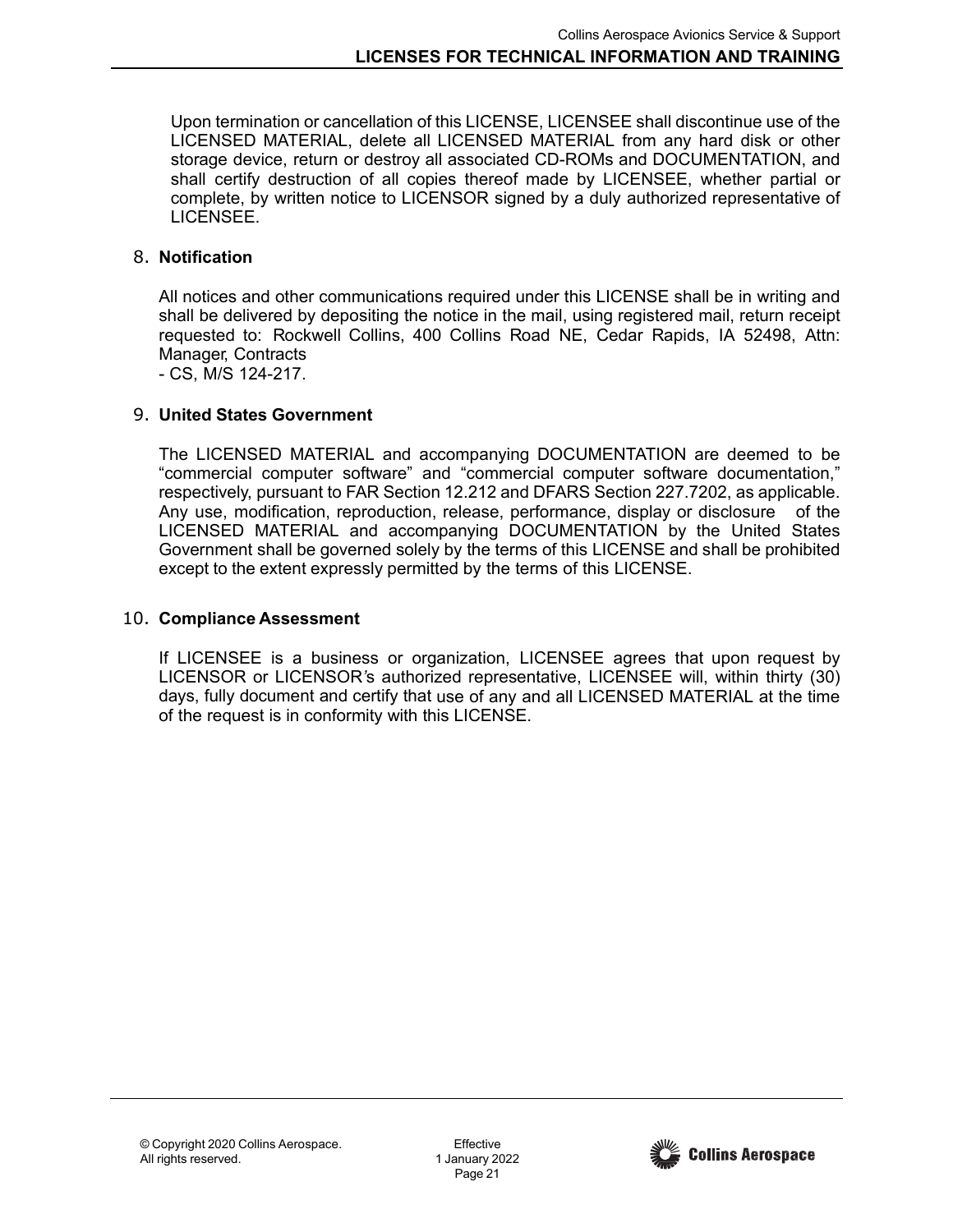### <span id="page-21-0"></span>**SITE LICENSE**

#### **ROCKWELL COLLINS SITE LICENSE AGREEMENT (REV 05/02)**

**This LICENSE is an Addendum to ROCKWELL COLLINS GENERAL CONDITIONS OF SALE COMMERCIAL AND GOVERNMENT SYSTEMS (GCOS) 074-8431-848 (REV 01/07/15). In the case of any conflicts between the terms of the GCOS and this LICENSE, the terms of this LICENSE shall take precedence.**

This License Agreement ("LICENSE") is entered into between Rockwell Collins ("LICENSOR") and as hereafter defined ("LICENSEE"), and sets forth the terms and conditions under which LICENSEE is granted the rights to use the LICENSED MATERIAL with which this LICENSE is provided.

#### **NOTICE TO LICENSEE:**

#### **THIS IS A CONTRACT. PLEASE READ IT CAREFULLY. BY INDICATING ACCEPTANCE, LICENSEE ACCEPTS ALL OF THE TERMS AND CONDITIONS OF THIS LICENSE.**

### 1. **Acceptance**

Read the LICENSE. If LICENSEE accepts all the stated terms and conditions, indicate your acceptance using one of the following appropriate methods:

- a. CD-ROM/DVD. For LICENSED MATERIAL that is contained on a CD-ROM, DVD or other similar media. Use of the LICENSED MATERIAL indicates full acceptance of this LICENSE.
- b. WEB-DOWNLOAD ("Clickwrap"). For LICENSED MATERIAL that is downloaded via the Web (Internet). During the download process, selecting the [I Accept] button indicates full acceptance of this LICENSE.
- c. SOFTWARE INSTALLATION ("Clickwrap"). For LICENSED MATERIAL that requires installation on a computer system. During the installation process, selecting the [I Accept] button indicates full acceptance of this LICENSE.
- d. PAPER/HARD COPY. For LICENSED MATERIAL in Paper or Hard Copy format. Use of the LICENSED MATERIAL indicates full acceptance of this LICENSE.
- e. If LICENSEE does not accept the terms of this LICENSE, LICENSEE shall not use the LICENSED MATERIAL and destroy or return the LICENSED MATERIAL to Rockwell Collins.

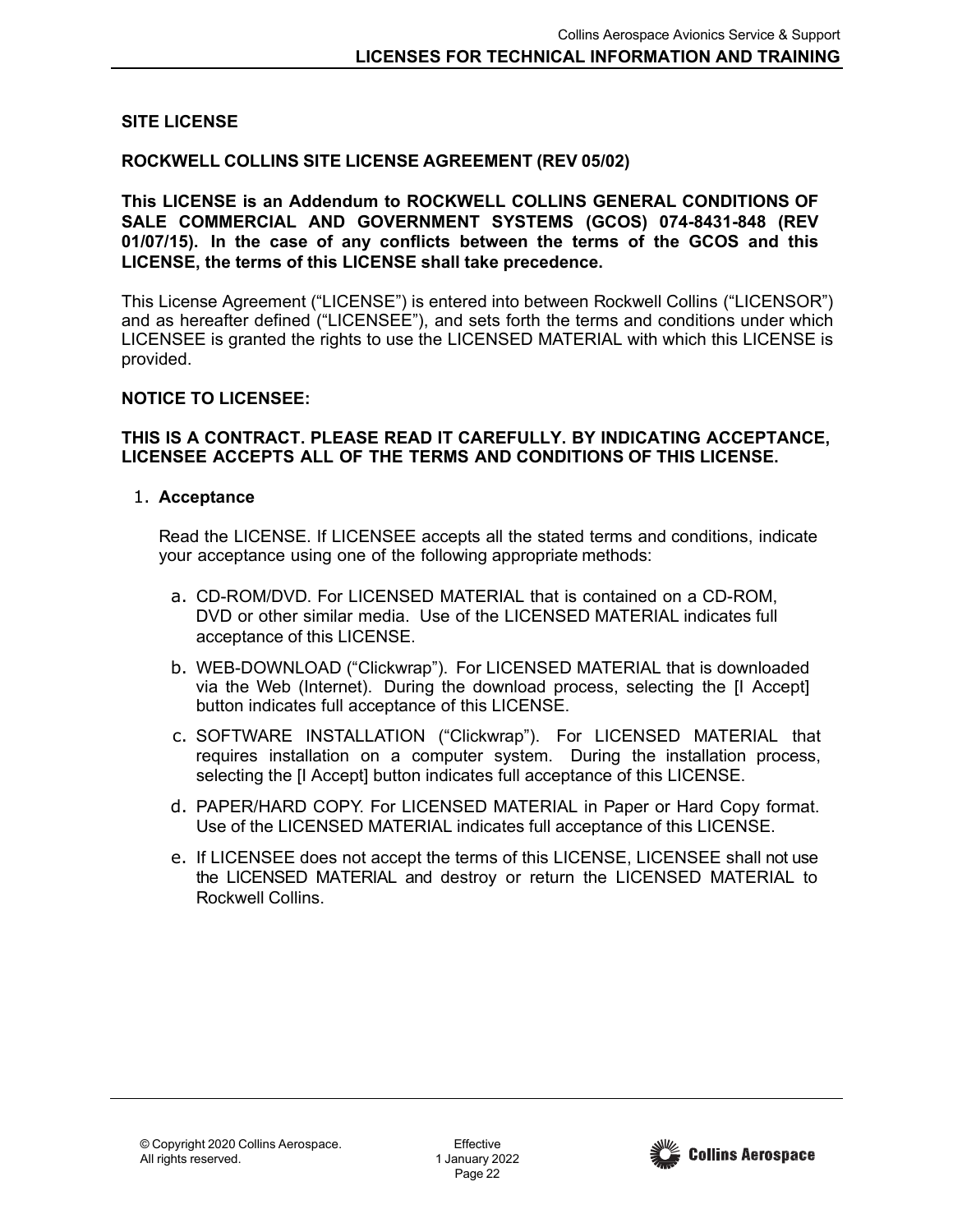## 2. **Definitions**

For purposes of this LICENSE, the following terms shall have the indicated meanings:

- a. DOCUMENTATION is defined as all manuals and other printed or written information provided to LICENSEE to describe or explain the LICENSED MATERIAL, its installation, use or operation.
- b. LICENSED MATERIAL is defined as: (i) all of the contents on the CD-ROM, DVD, Web (Internet), Paper or Hard Copy media that is provided with this LICENSE and includes, but is not limited to: (a) LICENSOR or third party information, (b) digital images, photographs and/or art work and/or (c) related explanatory written materials, and; (ii) all modified versions, upgrades, additions and copies of the LICENSED MATERIAL, if any, licensed to LICENSEE by LICENSOR (collectively "updates").
- c. LICENSEE is defined as the individual, company or organization purchasing license rights to the LICENSED MATERIAL.
- d. LICENSOR shall mean Rockwell Collins, a Delaware corporation with a place of business in Cedar Rapids, Iowa.
- e. PARTIES shall mean LICENSEE and LICENSOR referred to collectively.
- f. PARTY shall mean either LICENSEE or LICENSOR in the singular context.
- g. USER shall mean any authorized current employee of the LICENSEE who will have access to the LICENSED MATERIAL.
- h. CONCURRENT USERS shall mean the number of USERs able to simultaneously use the LICENSED MATERIAL.
- i. LOCAL NETWORK SYSTEM shall mean multiple, interactive user terminals connected to a single-processing or multi-processing microcomputing unit where the user of an interactive terminal does not have physical access to the physical storage medium containing a copy of the LICENSED MATERIAL.
- j. FREE-STANDING WORKSTATION shall mean a self-contained microcomputing unit owned or leased by LICENSEE for the exclusive use of LICENSEE*'*s employees and for which LICENSEE has provided a copy of the LICENSED MATERIAL.

## **3. Grant of LICENSE**

- a. TRANSFER. LICENSOR hereby licenses one (1) copy of the LICENSED MATERIAL to LICENSEE for use in accordance with the terms and conditions of this LICENSE.
- b. LICENSE. LICENSOR hereby grants LICENSEE a limited, worldwide, revocable, non-transferable, non-assignable, non-exclusive LICENSE to use the LICENSED MATERIAL on only one (1) LOCAL NETWORK SYSTEM or FREESTANDING WORKSTATION of LICENSEE for each of the number of CONCURRENT USERs licensed by LICENSEE.
- c. OWNER. The LICENSED MATERIAL, DOCUMENTATION and all intellectual or industrial property rights, including, without limitation, patents, trademarks, copyrights and trade secrets in LICENSED MATERIAL and DOCUMENTATION, shall remain the sole and exclusive property of LICENSOR.

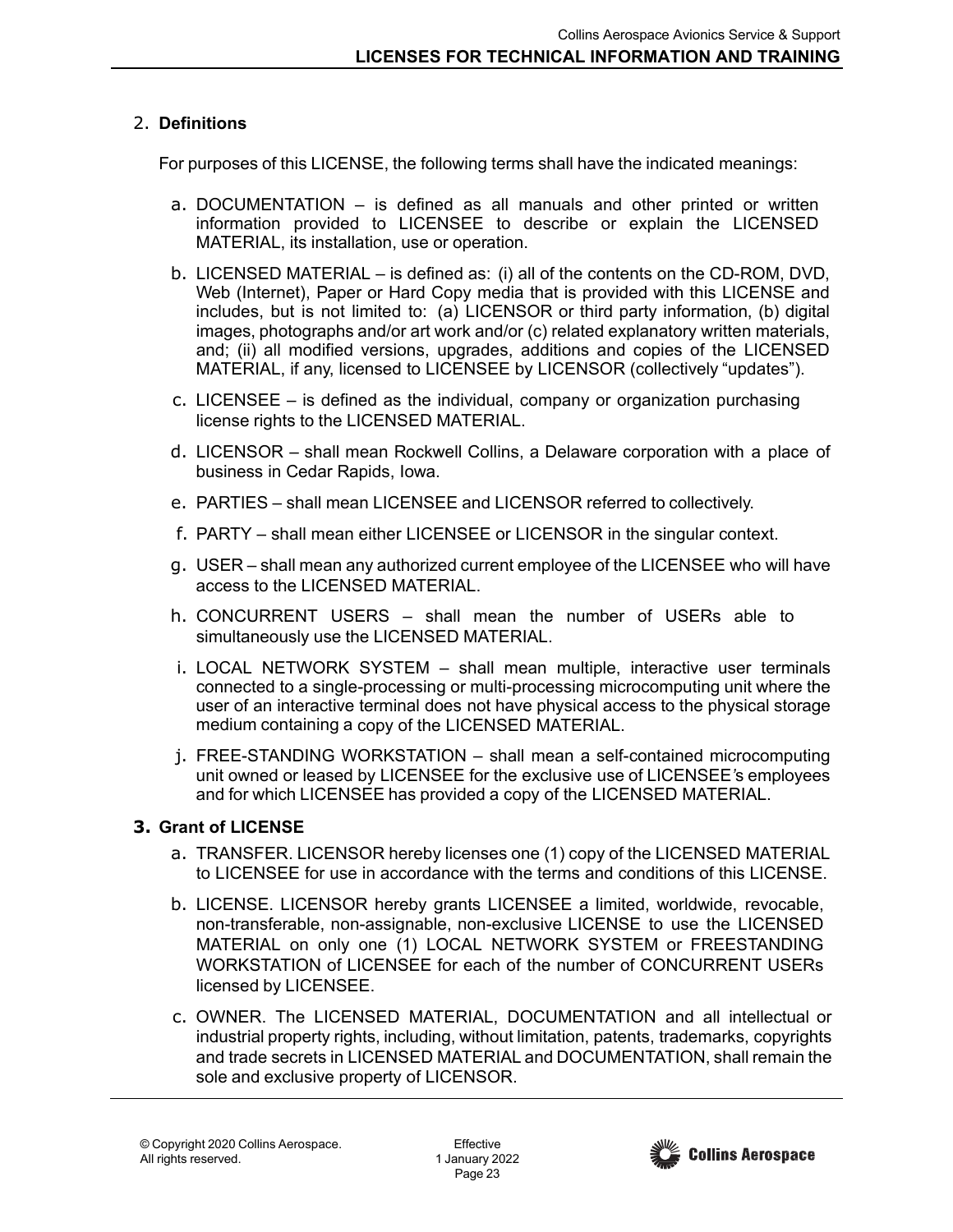- d. PROPRIETARY INFORMATION. LICENSEE acknowledges that the LICENSED MATERIAL and DOCUMENTATION contain valuable proprietary information belonging to LICENSOR, the unauthorized disclosure of which would cause irreparable harm to LICENSOR. During the period of this LICENSE, and at all times after its termination, LICENSEE and its employees shall maintain the confidentiality of the LICENSED MATERIAL and DOCUMENTATION, and shall not disclose the LICENSED MATERIAL or DOCUMENTATION to any third party, without the prior written consent of LICENSOR. LICENSEE shall exercise the same degree of care it uses to protect and prevent disclosure of its own proprietary information, but in no event shall LICENSEE exercise less than a reasonable degree of care.
- e. EXPORT COMLIANCE. LICENSEE acknowledges that the LICENSED MATERIAL and DOCUMENTATION may contain information subject to export restrictions. LICENSEE agrees that the LICENSED MATERIAL and DOCUMENTATION will not be shipped, transferred or exported into any country or used in any manner prohibited by the United States Export Administration Act or any other applicable export laws, restrictions or regulations.
- f. USE. LICENSEE agrees to use the LICENSED MATERIAL and DOCUMENTATION only for the LICENSEE*'*s own internal business purposes. LICENSEE shall not modify, create derivatives or reverse engineer, disclose, sell, lease, assign, sublicense or otherwise transfer the LICENSED MATERIAL or DOCUMENTATION, except as expressly provided in this LICENSE and consistent with applicable laws.

LICENSEE may install one (1) backup copy of the LICENSED MATERIAL onto a hard disk or other storage device.

LICENSEE may make one (1) backup copy of the CD-ROM containing the LICENSED MATERIAL, as long as the backup copy is not installed or used on any computer. The backup copy may be installed and used only in the event the copy being used by LICENSEE becomes unusable. Any copies that LICENSEE is permitted to make must be clearly labeled with the same copyright and other proprietary notices that appear on the original LICENSED MATERIALS. LICENSEE shall cooperate fully in identifying any unauthorized copying or use of the LICENSED MATERIAL or DOCUMENTATION and in seeking legal remedies therefor.

LICENSEE shall not make copies, other than one (1) backup copy as specified above, of Paper or Hard Copy formatted LICENSED MATERIAL.

- g. SEVERABILITY. If any provision of this LICENSE is deemed to be invalid, illegal or unenforceable under any applicable statute or regulation, it is to that extent that the clause shall be deemed omitted. The remainder of this LICENSE shall be valid and enforceable to the maximum extent possible.
- h. PROVISION OF NOTICE OF LICENSE TERMS TO USERs. LICENSEE shall provide USERs with appropriate notice of the terms and conditions under which access to the LICENSED MATERIAL is granted under this LICENSE specifically including any limitations on access to and/or use of the LICENSED MATERIAL as set forth in this LICENSE.

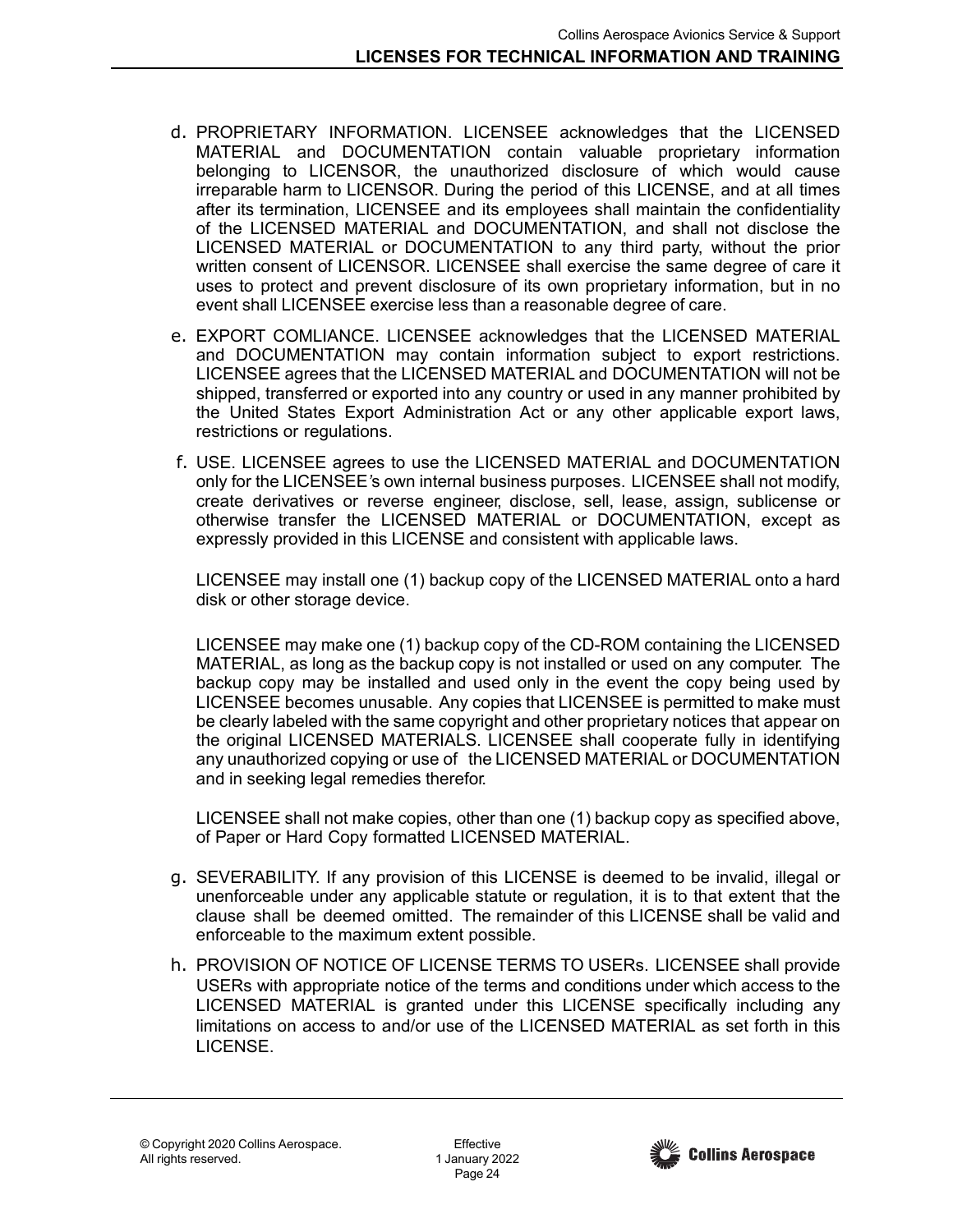i. WEB OR NETWORK USAGE. LICENSED MATERIAL shall only be installed on LICENSEE*'*s internal computer network for LICENSEE*'*s internal use only. LICENSEE shall not install the LICENSED MATERIAL on, or allow access to or use of, LICENSED MATERIAL via any external computer network.

## 4. **Support**

Updates or revisions will be made available to LICENSEE in accordance with LICENSOR*'*s then current terms and fees.

## 5. **Anti-Piracy Notice**

The LICENSED MATERIAL and DOCUMENTATION may contain industry approved antipiracy features. These may include, but are not limited to, serial numbers, tamper-proof packaging, password and security authentication processes, copy controls, USER and instance counters and timers. Tampering, disabling or overriding any of said features is not permitted. The software installation and operation processes will clearly notify USERs in advance when action is required for continued use of the product.

### 6. **Limited Warranty (Replaces item 6 Warranty of Rockwell Collins' Commercial & Government Systems General Conditions of Sale (GCOS) in its entirety)**

LICENSOR warrants that for a period of ninety (90) days after installation, the LICENSED MATERIAL, if used by LICENSEE in accordance with the DOCUMENTATION, will substantially perform the functions set forth in the DOCUMENTATION. LICENSED MATERIAL shall not be deemed to be defective if: a) the LICENSED MATERIAL or the host medium is exposed to or affected by any computer virus, worm or other disruptive coding; b) the LICENSED MATERIAL is exposed to any condition outside of the parameters provided in the DOCUMENTATION; c) the LICENSED MATERIAL is not used as intended, and/or if a failure resulting therefrom is due to the action or inaction of a USER and/or LICENSEE; d) LICENSED MATERIAL is not installed in accordance with the installation instructions provided with the LICENSED MATERIAL; or e) USER has not been appropriately trained in the use of the LICENSED MATERIAL or associated hardware. In the event the LICENSED MATERIAL does not substantially perform its functions, LICENSOR may, at its sole discretion, repair or replace any defective LICENSED MATERIAL or refund the license fee actually paid by LICENSEE.

NO OTHER WARRANTIES, EXPRESSED OR IMPLIED, INCLUDING ANY IMPLIED WARRANTY OF MERCHANTABILITY OR FITNESS FOR A PARTICULAR PURPOSE SHALL BE APPLICABLE TO ANY LICENSED MATERIAL DELIVERED HEREUNDER, AND THE FOREGOING SHALL CONSTITUTE LICENSEE*'*S SOLE RIGHT AND REMEDY UNDER THIS LICENSE.

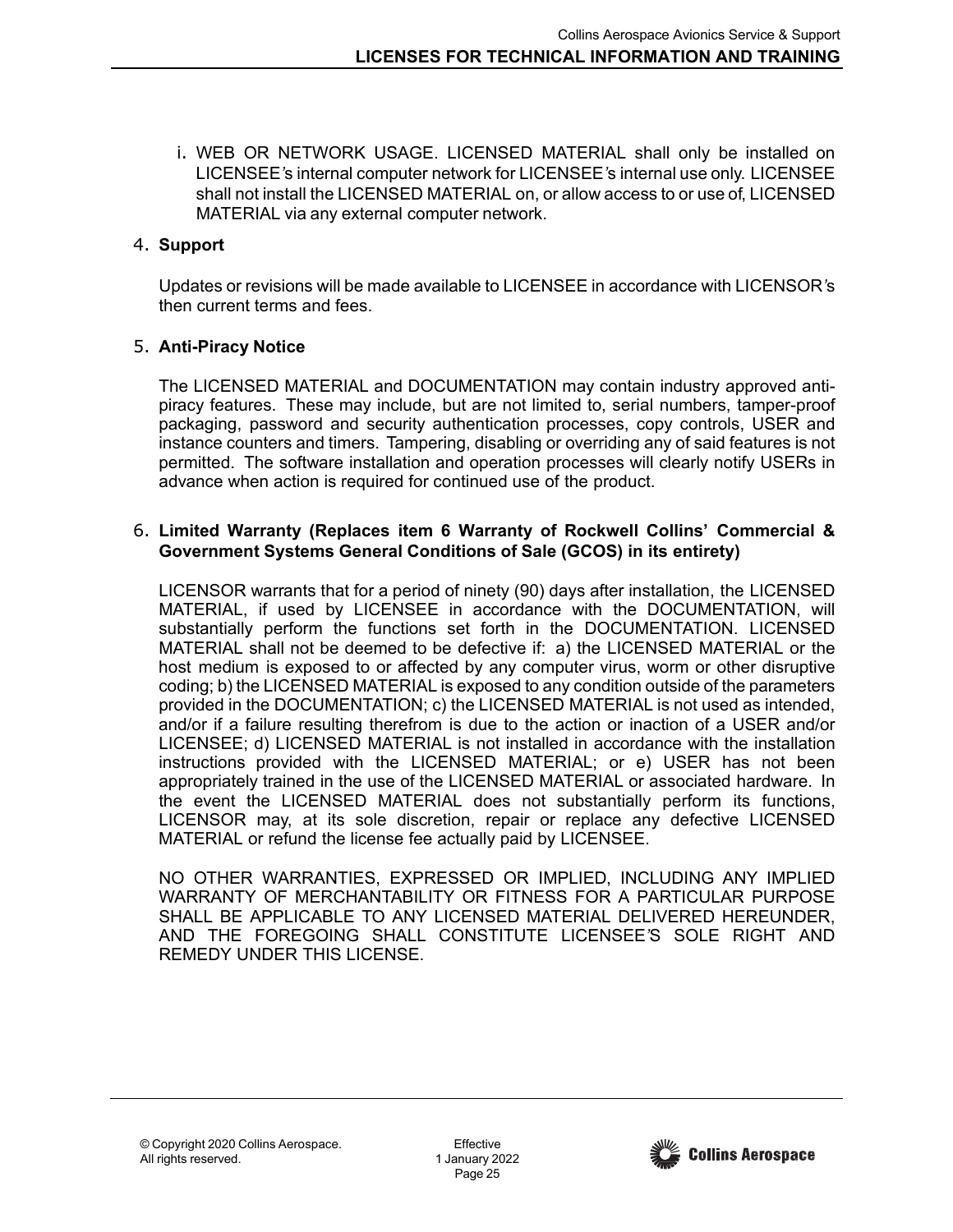## 7. **Termination**

This LICENSE shall be effective as of the date accepted by LICENSEE in accordance with Section 1. Acceptance of this LICENSE and shall continue in full force and effect unless LICENSEE*'*s rights are terminated for the following reasons or causes:

- a. Breach by LICENSEE or its employees or representatives in the performance of any of the provisions of this LICENSE and failure to remedy said breach within thirty (30) days after receiving notice from LICENSOR specifying the breach. Such termination shall not extinguish any other remedies that LICENSOR may have with respect to such breach and shall not relieve LICENSEE of any obligation accrued as of the date thereof.
- b. LICENSEE may cancel this LICENSE at any time by returning or destroying the LICENSED MATERIAL, including all computer programs and documentation, as well as any backup copies that may exist, and erasing any copies residing on computer equipment.

Upon termination or cancellation of this LICENSE, LICENSEE shall discontinue use of the LICENSED MATERIAL, delete all LICENSED MATERIAL from any hard disk or other storage device, return or destroy all associated CD-ROMs and DOCUMENTATION, and shall certify destruction of all copies thereof made by LICENSEE, whether partial or complete by written notice to LICENSOR signed by a duly authorized representative of LICENSEE.

## 8. **Notification**

All notices and other communications required under this LICENSE shall be in writing and shall be delivered by depositing the notice in the mail, using registered mail, return receipt requested to: Rockwell Collins, 400 Collins Road NE, Cedar Rapids, IA 52498, Attn: Manager, Contracts

- CS, M/S 124-217.

# 9. **United States Government**

The LICENSED MATERIAL and accompanying DOCUMENTATION are deemed to be "commercial computer software" and "commercial computer software documentation," respectively, pursuant to FAR Section 12.212 and DFARS Section 227.7202, as applicable. Any use, modification, reproduction, release, performance, display or disclosure of the LICENSED MATERIAL and accompanying DOCUMENTATION by the United States Government shall be governed solely by the terms of this LICENSE and shall be prohibited except to the extent expressly permitted by the terms of this LICENSE.

# 10. **Compliance Assessment**

If LICENSEE is a business or organization, LICENSEE agrees that upon request by LICENSOR or LICENSOR*'*s authorized representative, LICENSEE shall within thirty (30) days, fully document and certify that use of any and all LICENSED MATERIAL at the time of the request is in conformity with this LICENSE.

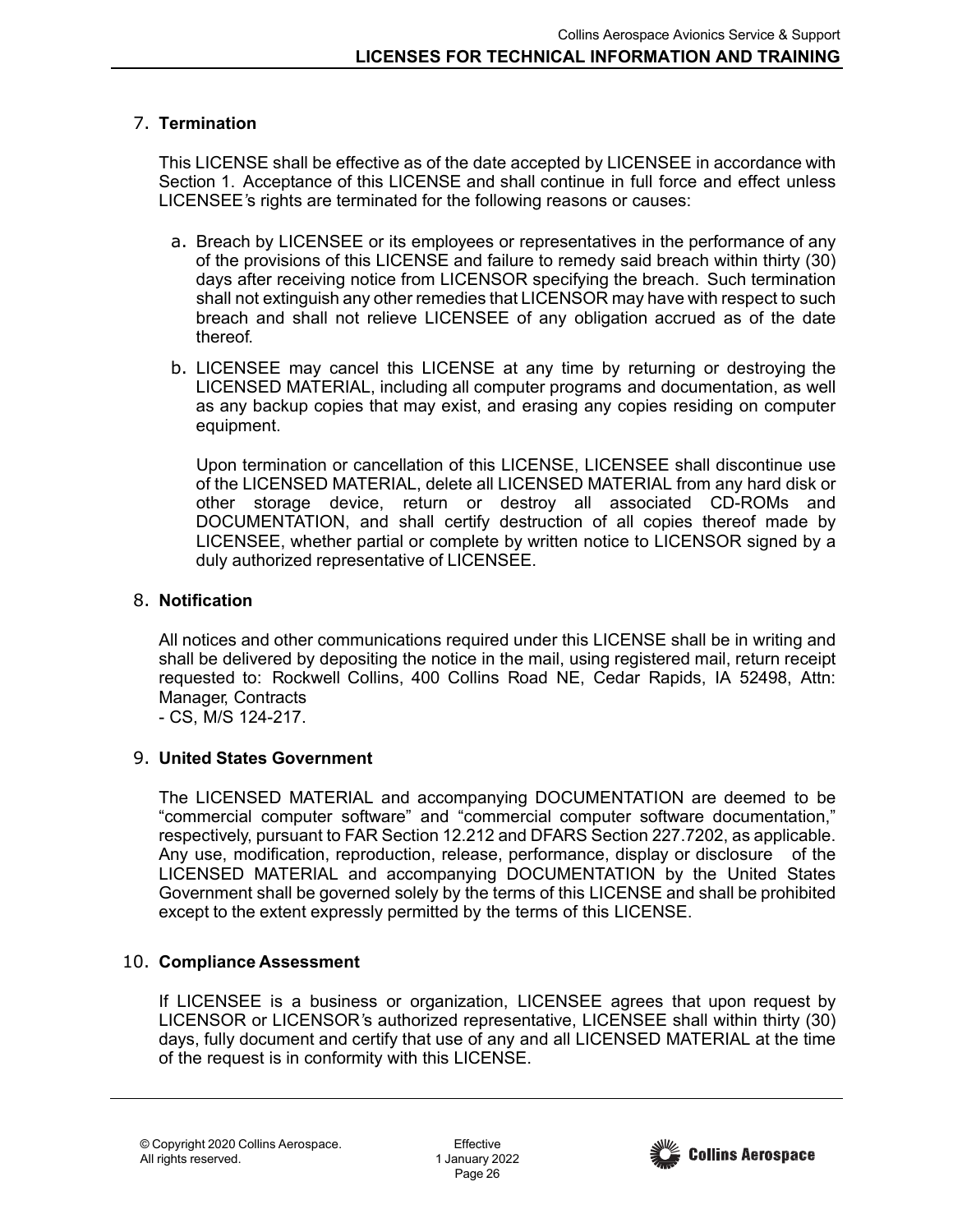Customers depend on reliable support throughout the world. From personal aircraft to corporate aircraft to commercial air carriers, Collins Aerospace Avionics delivers support solutions that meet your requirements. Anywhere. Anytime. Every time.

### <span id="page-26-0"></span>**EMERGENCY SERVICE**

Service and support after the sale is our business. Our organization offers a network of experts - our Customer Service Engineers (CSEs), our dealer network and our authorized repair centers - providing front line support to help keep your aircraft flying. They are complemented by a proficient back-office team. Our Customer Support Line and Customer Response Center are both available 24x7x365 to assist with issues from the routine to AOG.

### **AVIONICS CUSTOMER SUPPORT**

*Phone:* 1.319.295.5000

Email: [AvionicsSupport@collins.com](mailto:AvionicsSupport@collins.com)

### **CUSTOMER RESPONSE CENTER CONTACT INFORMATION**

*Phone:* 1.888.265.5467 (US toll-free) Or 1.319.295.5467

*Email:* [response@rockwellcollins.com](mailto:response@rockwellcollins.com)